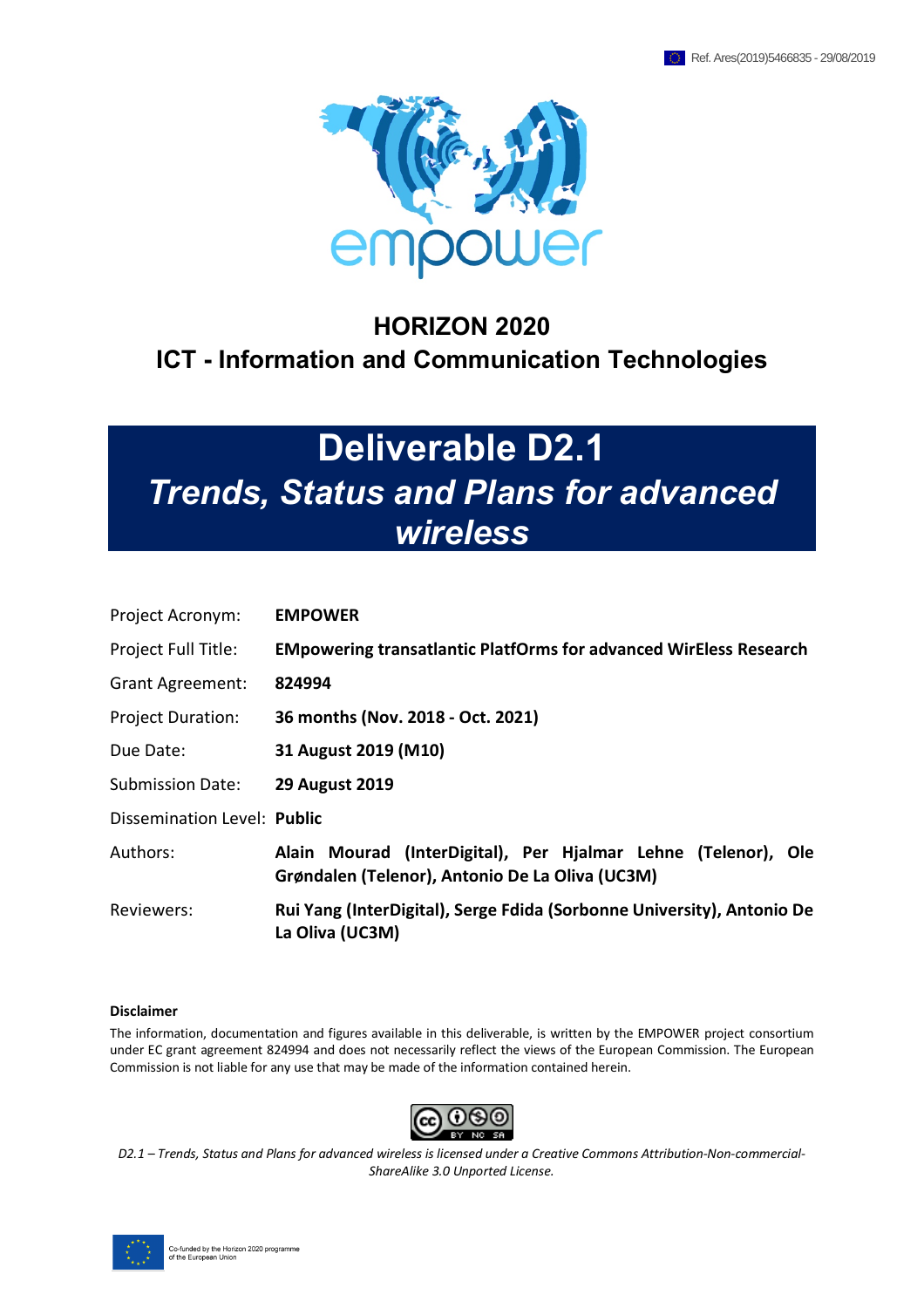

### **Executive Summary**

The EMPOWER project, since its launch in November 2018, has been following closely all developments around 5G and its evolution in the short, medium and long terms. This is with the aim to develop a comprehensive advanced wireless technology roadmap synthesizing all the views from all the stakeholder R&D communities. This first WP2 public deliverable D2.1 of the EMPOWER project comes therefore to capture in brief the emerging wireless technology trends, which will constitute the basis of the first EMPOWER B5G technology roadmap release due in D2.2 in October 2019.

The following summarizes the key topics presented in this deliverable D2.1:

- 1) Identification of key stakeholders in the R&D communities, in Europe, the USA, and globally, covering various forums, alliances, and organizations that have been followed by the EMPOWER roadmap team to capture and analyse the trends.
- 2) Targeted KPIs for the evolution of 5G in the short, medium and long terms, despite the figures presented being speculative as there doesn't exist yet an international industry effort (e.g. ITU-R) to set the requirements for future B5G systems.
- 3) B5G wireless technology trends captured from the studies around the next batch of future wireless standard releases in 3GPP (e.g. Release 17 and Release 18), and in IEEE (evolution of IEEE 802.11 and IEEE 802.15).
- 4) Longer term B5G/6G wireless technology trends captured from the scientific visions around 6G, which are deemed more disruptive and less mature for consideration in the forthcoming wireless standards.
- 5) Wireless spectrum trends for 5G and B5G including trends for unlicensed spectrum, dedicated spectrum for verticals, spectrum sharing, and very high frequencies (up to THz).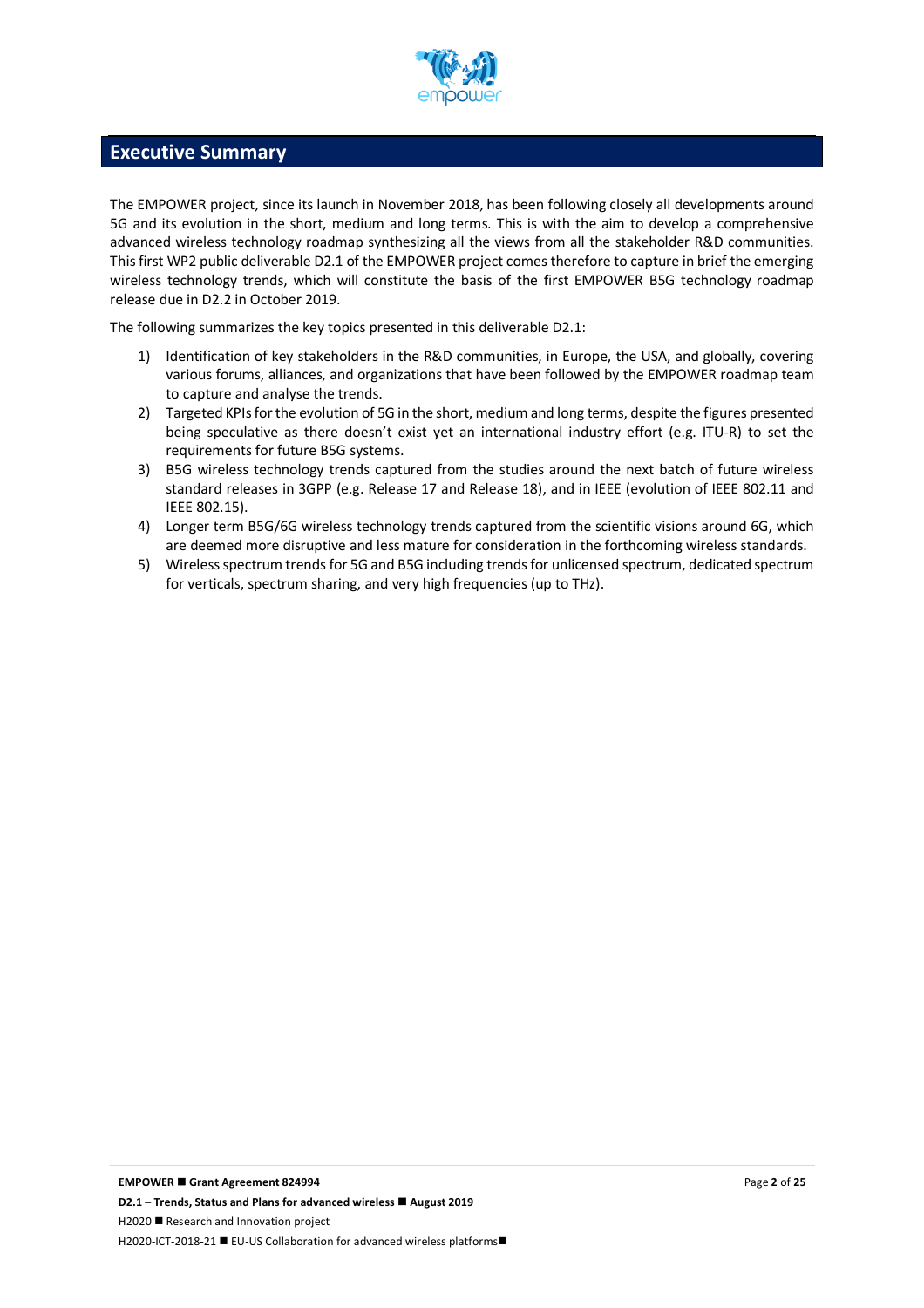

## Table of Contents

| 1.  |         |  |
|-----|---------|--|
| 1.1 |         |  |
| 1.2 |         |  |
| 1.3 |         |  |
| 2.  |         |  |
| 2.1 |         |  |
| 2.2 |         |  |
| 2.3 |         |  |
| 3.  |         |  |
| 3.1 |         |  |
|     | 3.1.1   |  |
|     | 3.1.2   |  |
|     | 3.1.2.1 |  |
|     | 3.1.2.2 |  |
|     | 3.1.2.3 |  |
|     | 3.1.3   |  |
| 3.2 |         |  |
|     | 3.2.1   |  |
|     | 3.2.2   |  |
|     | 3.2.3   |  |
|     | 3.2.4   |  |
|     | 3.2.5   |  |
|     | 3.2.6   |  |
| 4.  |         |  |
| 4.1 |         |  |
| 4.2 |         |  |
| 4.3 |         |  |
| 4.4 |         |  |
| 4.5 |         |  |
|     | 4.5.1   |  |
|     | 4.5.2   |  |
|     |         |  |
|     |         |  |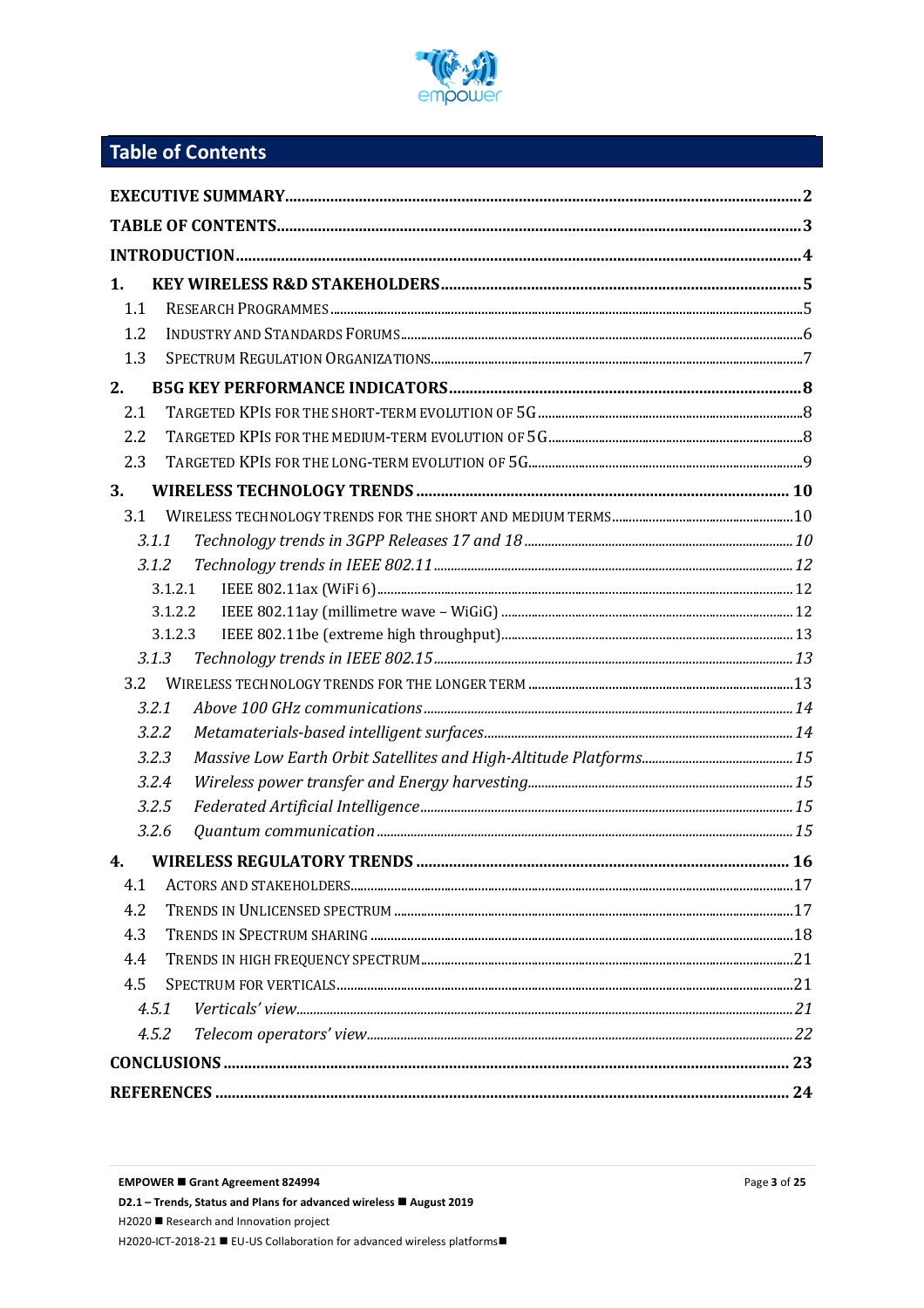

## **Introduction**

The year 2019 has been earmarked for the commercial roll-out of 5G networks in several countries, noticeably in Europe, the USA, South Korea, Japan and China. Spectrum auctions have been carried out, infrastructure equipment have been supplied, 5G devices have been shipping, and operators have started to offer 5G subscription plans to the end users primarily for super-fast broadband services. In the light of this 5G commercial fever, the global wireless research and development (R&D) communities have started actively to lay out their agendas for what is coming up next beyond 5G (B5G). These agendas varied in time scales in line with the inherently different time horizons of the various wireless R&D communities, ranging from longer term agendas targeting 6G as set out by the more visionary research forums, down to shorter term agendas targeting the next immediate enhancement of current 5G specifications as set out by the more conservative standardization organizations.

The EMPOWER project, since its launch in November 2018, has been following closely all these developments around Beyond 5G, from the shorter term to the longer term, with the aim to develop a comprehensive advanced wireless technology roadmap synthesizing all the views from all stakeholder R&D communities. This first public deliverable D2.1 of the EMPOWER project comes therefore to present in brief the emerging trends captured, which will constitute the basis of the first technology roadmap release in the next deliverable D2.2.

This deliverable is structured around 4 key chapters as follows:

- Chapter 1 provides the list of key wireless R&D stakeholders considered in this deliverable to capture the different views and trends.
- Chapter 2 provides the trends captured on B5G key performance indicators (KPIs) and requirements.
- Chapter 3 focuses next on the B5G technology trends captured from the wireless research forums and standardization organizations.
- Chapter 4 completes the overall picture by providing the trends in spectrum regulation.

Conclusions are then drawn in a final section.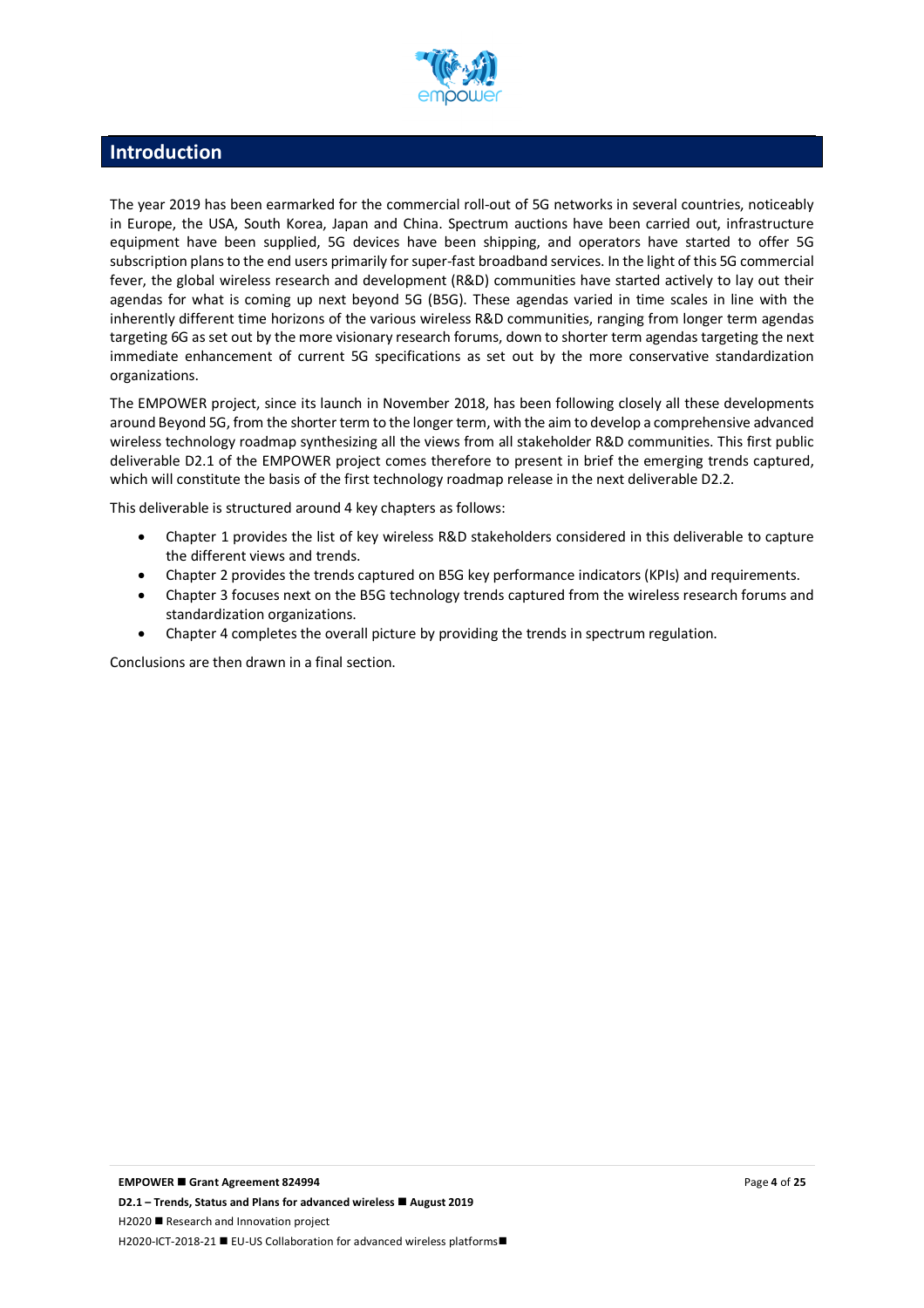

## **1. Key Wireless R&D Stakeholders**

This chapter presents the list of key wireless R&D stakeholders considered in this deliverable to capture the different views and trends. Some 25 stakeholders have been identified in the EU, US, and globally. The stakeholders have been classified in three categories: i) Research programmes; ii) Industry and standard forums; and iii) Spectrum regulation organizations.

#### **1.1 Research Programmes**

Table 1-1 gives a list of the top 10 research programmes considered in analyzing the trends for B5G.

| <b>No</b>      | <b>Stakeholder</b>                    | <b>Region</b>     | <b>Short description</b>                                                                                                                                                                                             |
|----------------|---------------------------------------|-------------------|----------------------------------------------------------------------------------------------------------------------------------------------------------------------------------------------------------------------|
| $\mathbf{1}$   | H2020 5G-PPP<br>ICT-17, 18, 19,<br>20 | Europe            | Programme already in its phase 3 focused on 5G experimental<br>validation and starting research on beyond 5G (paving the way for<br>Horizon Europe). Some 30+ projects are expected across the calls<br>17/18/19/20. |
| $\overline{2}$ | <b>H2020 THz</b><br>cluster           | Europe            | Cluster of 6 projects mostly focused on THz, launched in 2017 and due<br>for completion in 2020.                                                                                                                     |
| $\overline{3}$ | NetWorld2020<br><b>ETP</b>            | Europe            | EU technology platform issuing network technologies strategic<br>research agenda for EU research programmes like H2020, HEU                                                                                          |
| 4              | <b>COST IRACON</b>                    | Europe            | COST action focused on radio communication research for 5G and<br>beyond. The action is due to conclude in March 2020. A follow-up<br>action is under preparation.                                                   |
| 5              | 6GENESIS                              | Europe<br>Finland | Finnish research programme on 6G, launched in 2018 and running for<br>7 years.                                                                                                                                       |
| 6              | <b>US NSF</b>                         | <b>USA</b>        | US National Science Foundation supports fundamental research and<br>education in all the non-medical fields of science and engineering<br>including future wireless systems                                          |
| $\overline{7}$ | <b>US PAWR</b>                        | <b>USA</b>        | US-IGNITE NSF programme focused on platforms for advanced wireless<br>research, including 4 projects, 2 already launched from phase 1, and 2<br>expected from phase 2. Programme launched in 2018 until 2024.        |
| 8              | <b>US DARPA</b><br>Colosseum          | <b>USA</b>        | DARPA's massive testbed for researchers to build and test<br>autonomous, intelligent and collaborative wireless technologies,<br>including the ones developed in the DARPA Spectrum Challenge.                       |
| 9              | <b>DARPA Spectrum</b><br>Challenge    | <b>USA</b>        | DARPA international research challenge on collaborative Intelligent<br>Radio Networks (Using Artificial Intelligence).                                                                                               |
| 10             | <b>WWRF</b>                           | Global            | Wireless World Research Forum including over 50 industry and<br>university members mostly from Europe and Asia.                                                                                                      |
| 11             | 5GForum                               | South<br>Korea    | A private-public research organization in South Korea targeting the<br>development and promotion of 5G and beyond mobile technologies.                                                                               |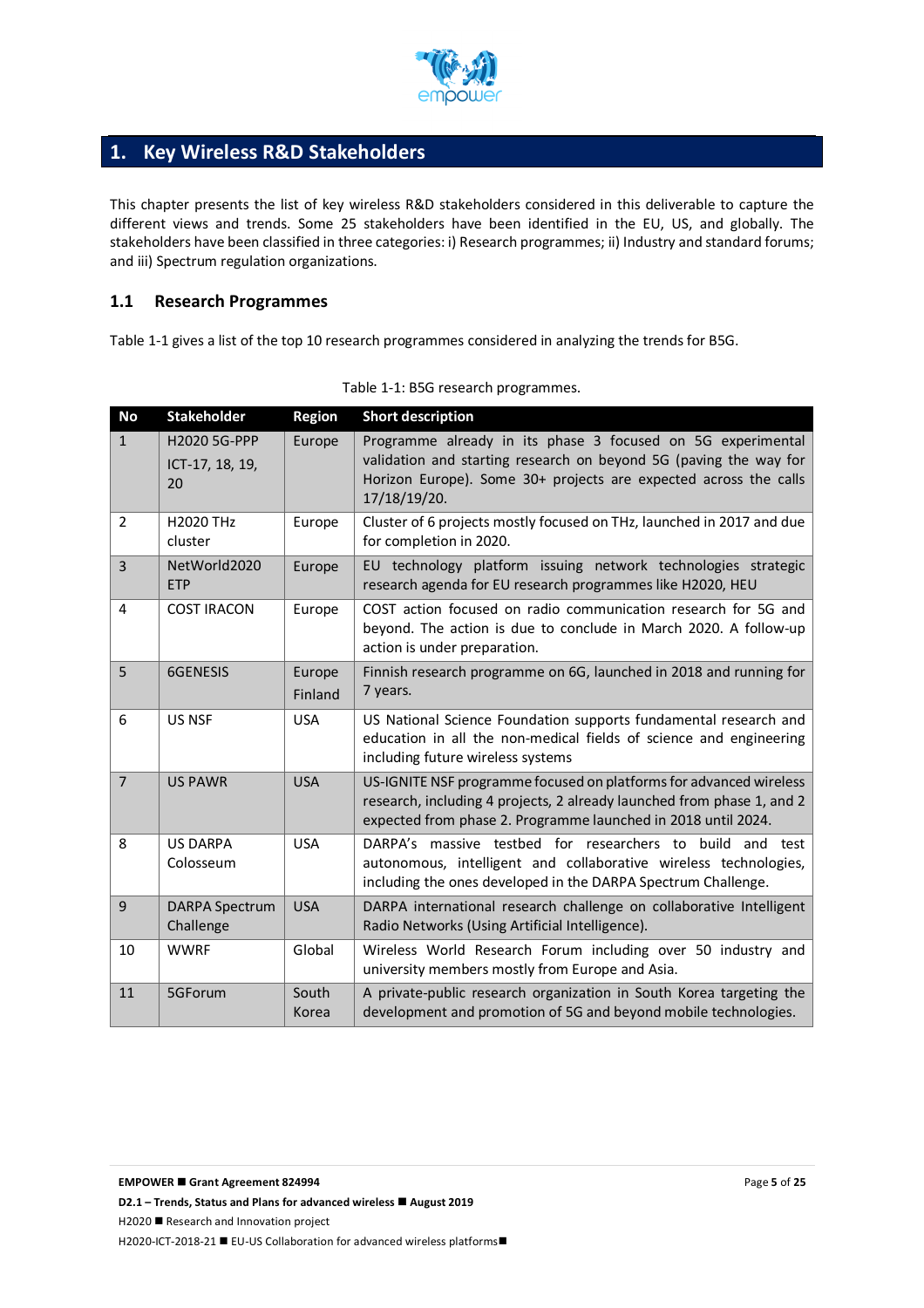

## **1.2 Industry and Standards Forums**

Table 1-2 gives a list of the top 10 industry and standards forums considered in analyzing the trends for B5G.

| <b>No</b>      | <b>Stakeholder</b>           | <b>Region</b>    | <b>Short description</b>                                                                                                                                                                                                                                                                                                                                                                                                                              |
|----------------|------------------------------|------------------|-------------------------------------------------------------------------------------------------------------------------------------------------------------------------------------------------------------------------------------------------------------------------------------------------------------------------------------------------------------------------------------------------------------------------------------------------------|
| $\mathbf{1}$   | 3GPP                         | Global           | 3GPP is the global standard development organization for cellular<br>networks (3G/4G/5G). 3GPP develops the specifications.                                                                                                                                                                                                                                                                                                                           |
| $\overline{2}$ | <b>IEEE 802</b>              | Global           | IEEE 802 develops global standards for local and metropolitan area<br>networks. The 802.11 (WLAN) and 802.15 (WPAN) are the most<br>relevant working groups dealing with advanced wireless systems.                                                                                                                                                                                                                                                   |
| $\overline{3}$ | <b>ETSI</b>                  | Europe<br>Global | ETSI, in addition to developing and ratifying various standards such as<br>3GPP and DVB, hosts exploratory activities on emerging technologies<br>for ICT-enabled systems.                                                                                                                                                                                                                                                                            |
| $\overline{4}$ | IETF/IRTF                    | Global           | IETF is an open standards organization, which develops and promotes<br>voluntary Internet standards, in particular the standards that comprise<br>the Internet protocol suite.                                                                                                                                                                                                                                                                        |
| 5              | <b>ITU-T Focus</b><br>Groups | Global           | ITU-T develops recommendations of standards in the global<br>infrastructure of ICT. In addition to specification study groups, ITU-T<br>has also Focus Groups that are now widely used as an exploration of<br>emerging ICT technology trends that might lead to future standards.                                                                                                                                                                    |
| 6              | O-RAN                        | Global           | O-RAN (Operator Defined Next Generation RAN Architecture and<br>Interfaces) is an alliance of members led by operators committed to<br>develop the foundations of future RANs based on intelligence and<br>openness. O-RAN operates 6 technical workgroups including both<br>reference design and implementations.                                                                                                                                    |
| $\overline{7}$ | <b>NGMN</b>                  | Global           | NGMN is an alliance of members led by operators which mission<br>includes: 1) establishing clear functionality and performance targets as<br>well as fundamental requirements for deployment scenarios and<br>network operations; and 2) giving guidance to equipment developers<br>and standardization bodies, leading to the implementation of a cost-<br>effective network evolution                                                               |
| 8              | <b>GSMA</b>                  | Global           | GSMA (GSM Association) represents the interests of mobile operators<br>worldwide, uniting more than 750 operators with almost 400<br>companies in the broader mobile ecosystem, including handset and<br>device makers, software companies, equipment providers and internet<br>companies, as well as organizations in adjacent industry sectors.                                                                                                     |
| 9              | <b>ATIS</b>                  | <b>USA</b>       | ATIS (Alliance for Telecommunications Industry Solutions) is a<br>standards organization accredited by the American National Standards<br>Institute (ANSI). It develops technical and operational standards and<br>solutions for the ICT industry. It is the North American Organizational<br>Partner for the 3rd Generation Partnership Project (3GPP).                                                                                              |
| 10             | <b>ITRS</b>                  | Global           | (International Technology Roadmap for Semiconductors)<br>ITRS<br>represents best opinion on the directions of research and timelines up<br>to about 15 years into the future for the semiconductor technology.<br>ITRS is developed by a group of semiconductor industry experts from<br>the sponsoring organizations which include the Semiconductor<br>Industry Associations of the United States, Europe, Japan, China, South<br>Korea and Taiwan. |

| Table 1-2: B5G industry and standards forums. |  |  |  |  |
|-----------------------------------------------|--|--|--|--|
|-----------------------------------------------|--|--|--|--|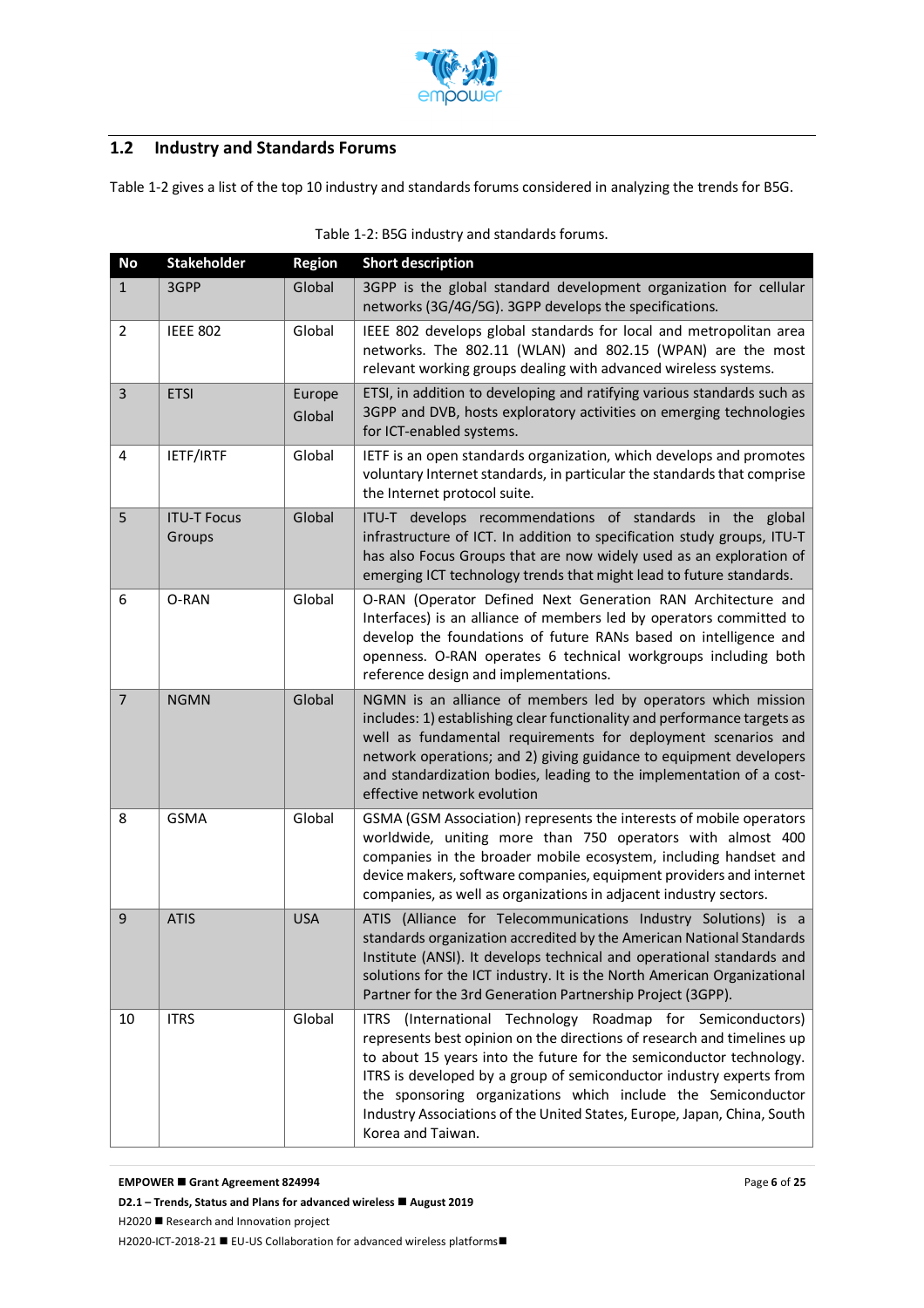

## **1.3 Spectrum Regulation Organizations**

Table 1-3 gives a list of the top 5 spectrum regulation forums considered in analyzing the trends for B5G.

| No             | <b>Stakeholder</b> | <b>Region</b> | <b>Short description</b>                                                                                                                                                                                                                                                                                                                               |  |
|----------------|--------------------|---------------|--------------------------------------------------------------------------------------------------------------------------------------------------------------------------------------------------------------------------------------------------------------------------------------------------------------------------------------------------------|--|
| 1              | ITU-R              | Global        | ITU-R (The International Telecommunications Union Radio Sector)'s<br>mission is to ensure rational, equitable, efficient and economical use<br>of the radio-frequency spectrum by all radiocommunication services,<br>and to carry out studies and adopt recommendations<br>on.<br>radiocommunication matters.                                         |  |
| 2              | CEPT/ECC           | Europe        | The ECC (European Communications Committee) develops policies on<br>electronic communications activities in the European context, taking<br>account of European and international legislations and regulations.<br>The ECC, through the ECO, publishes Reports, Recommendations and<br>Decisions, which are put forward for public consultations.      |  |
| $\overline{3}$ | <b>RSPG</b>        | Europe        | RSPG (Radio Spectrum Policy Group) is a high-level advisory group that<br>assists the EC in the development of radio spectrum policy. RSPG<br>publishes 'Opinions' and 'Reports', both which are subject to public<br>consultations. RSPG is the most important body in the EU policy on<br>Wireless Europe, part of the Digital Single Market policy. |  |
| 4              | <b>FCC</b>         | <b>USA</b>    | FCC (Federal Communications Commission) is the Authority for<br>telecommunications regulations in the USA, where spectrum<br>regulations is one of the key responsibilities.                                                                                                                                                                           |  |
| 5              | <b>OFCOM</b>       | <b>UK</b>     | Ofcom is the UK's regulator for communications services including<br>broadband, home phone and mobile services, as well as TV and radio.<br>Airwaves spectrum regulation is one of the key responsibilities.                                                                                                                                           |  |

#### Table 1-3: B5G spectrum and regulator forums.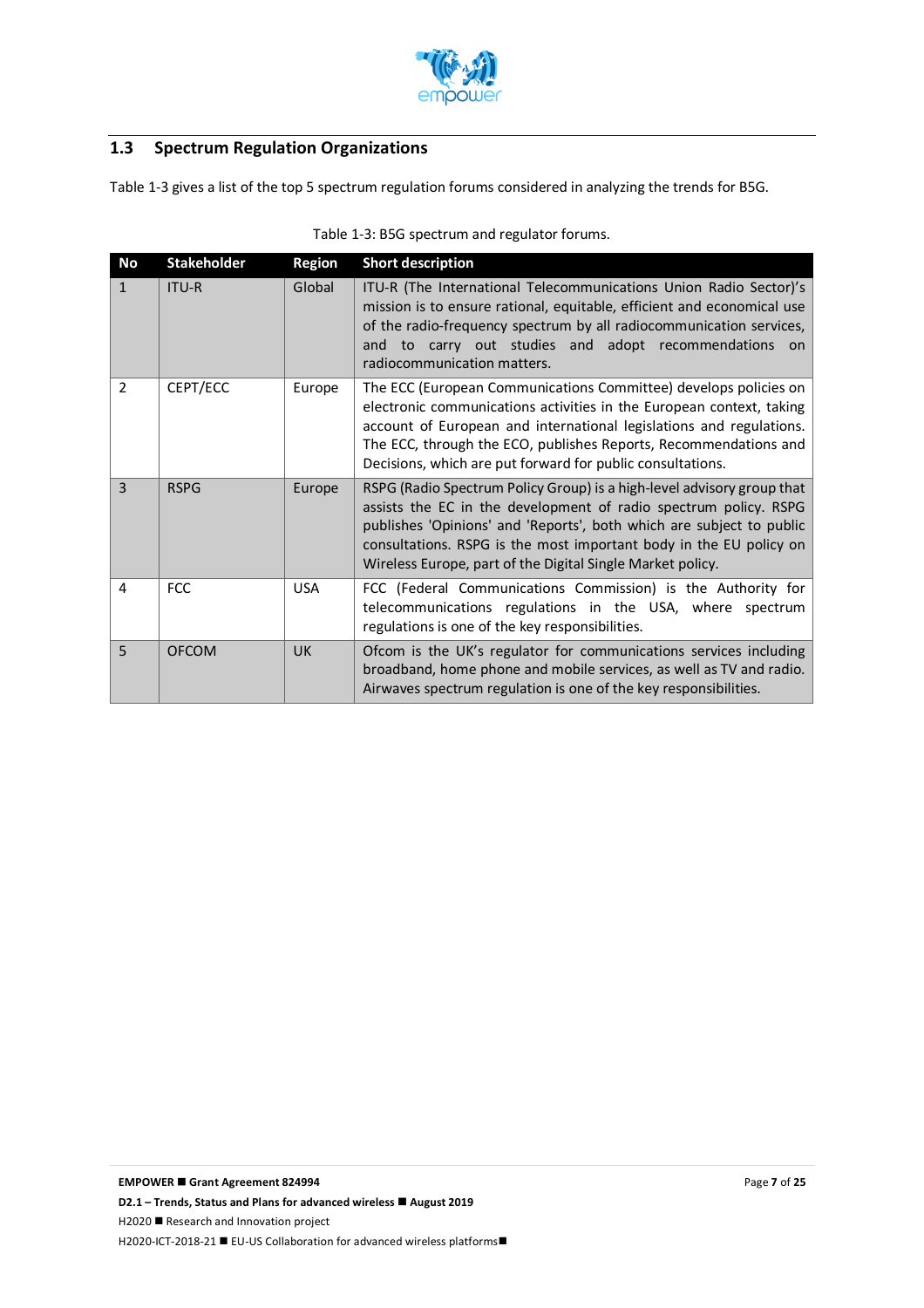

## **2. B5G Key Performance Indicators**

This chapter presents an indicative set of capabilities targeted for 5G evolution in the short-term (2022'ish), medium-term (2025'ish) and long-term (2030'ish). Some capabilities are enhancements to existing capabilities defined in current 5G specifications, whilst others are new capabilities introduced to support anticipated requirements from future use cases noticeably from the vertical industries. The targeted capabilities identified are speculative as there doesn't exist yet an effort to set these as requirements for future B5G systems.

#### **2.1 Targeted KPIs for the short-term evolution of 5G**

The short-term evolution (STE) of 5G is commonly attributed to the enhancements envisioned in forthcoming 3GPP 5G specifications releases 17 and 18, thus around the time frame 2022. Table 2-1 presents a summary of the targeted KPI enhancements in 5G STE compared to current 5G [1][2].

As shown in Table 2-1, the STE of 5G is envisioned to double the bandwidth and data rates of current 5G thanks to the expanded spectrum towards the 100 GHz carrier frequency. The spectral efficiency, latency, reliability, density, and mobility are not anticipated to undergo a noticeable enhancement.

| Capability                 | <b>Target in 5G [1][2]</b> | <b>Target in 5G STE</b> | <b>Enhancement factor</b> |
|----------------------------|----------------------------|-------------------------|---------------------------|
| Spectrum                   | <52.6 GHz                  | <100 GHz                | x <sub>2</sub>            |
| <b>Bandwidth</b>           | $<$ 1 GHz                  | $<$ 2 GHz               | x <sub>2</sub>            |
| Peak Data Rate             | (DL/UL) >20/10 Gbps        | (DL/UL) >50/25 Gbps     | x <sub>2</sub>            |
| User Data Rate             | (DL/UL) >100/50 Mbps       | (DL/UL) >100/50 Mbps    | x <sub>2</sub>            |
| <b>Spectral Efficiency</b> | (DL/UL) > 30/15 bps/Hz     | (DL/UL) > 30/15 bps/Hz  | x <sub>1</sub>            |
| <b>Traffic Capacity</b>    | 20 Mbps/sqm                | 40 Mbps/sqm             | x <sub>2</sub>            |
| Density                    | >1 device/sqm              | >1 device/sqm           | x <sub>1</sub>            |
| Reliability                | >99.999%                   | >99.999%                | x 1                       |
| U-Plane Latency            | $<$ 1 ms                   | $<$ 1 ms                | x <sub>1</sub>            |
| C-Plane Latency            | $<$ 10 ms                  | $<$ 10 ms               | x 1                       |
| Power (Terminal)           | <100's mWatts              | <100's mWatts           | x <sub>1</sub>            |
| Positioning accuracy       | $30 cm$                    | $30 cm$                 | x 1                       |
| Mobility                   | <500 Km/h                  | <500 Km/h               | x <sub>1</sub>            |

| Table 2-1: Target KPIs for the short-term evolution of 5G. |  |  |
|------------------------------------------------------------|--|--|
|                                                            |  |  |

#### **2.2 Targeted KPIs for the medium-term evolution of 5G**

The medium-term evolution (MTE) of 5G is anticipated to bring significant enhancements to today's 5G whilst remaining fully backwards compatible, thus targeting future 3GPP releases 19 and 20 around the time frame 2025. Table 2-2 presents a summary of the targeted KPI enhancements in 5G MTE compared to current 5G [1][2].

As shown in Table 2-2, the MTE of 5G is envisioned to multiply by 10 the current 5G throughput, thanks to larger bandwidths that may be exploited in with spectrum below 500 GHz. In addition to traditional KPIs of throughput, latency and reliability, 5G MTE is anticipated to achieve significant reduction (a factor of 10) to terminal power consumption and a significant enhancement to positioning accuracy below the 10 cm threshold. It is also noteworthy in 5G MTE the redefinition of some KPIs such as traffic capacity and density from a 2D area/square meter measure to a rather 3D volume/cubic meter measure, reflecting on the expansion of 5G to cover spatial (flying) terminals, base stations, and network infrastructures.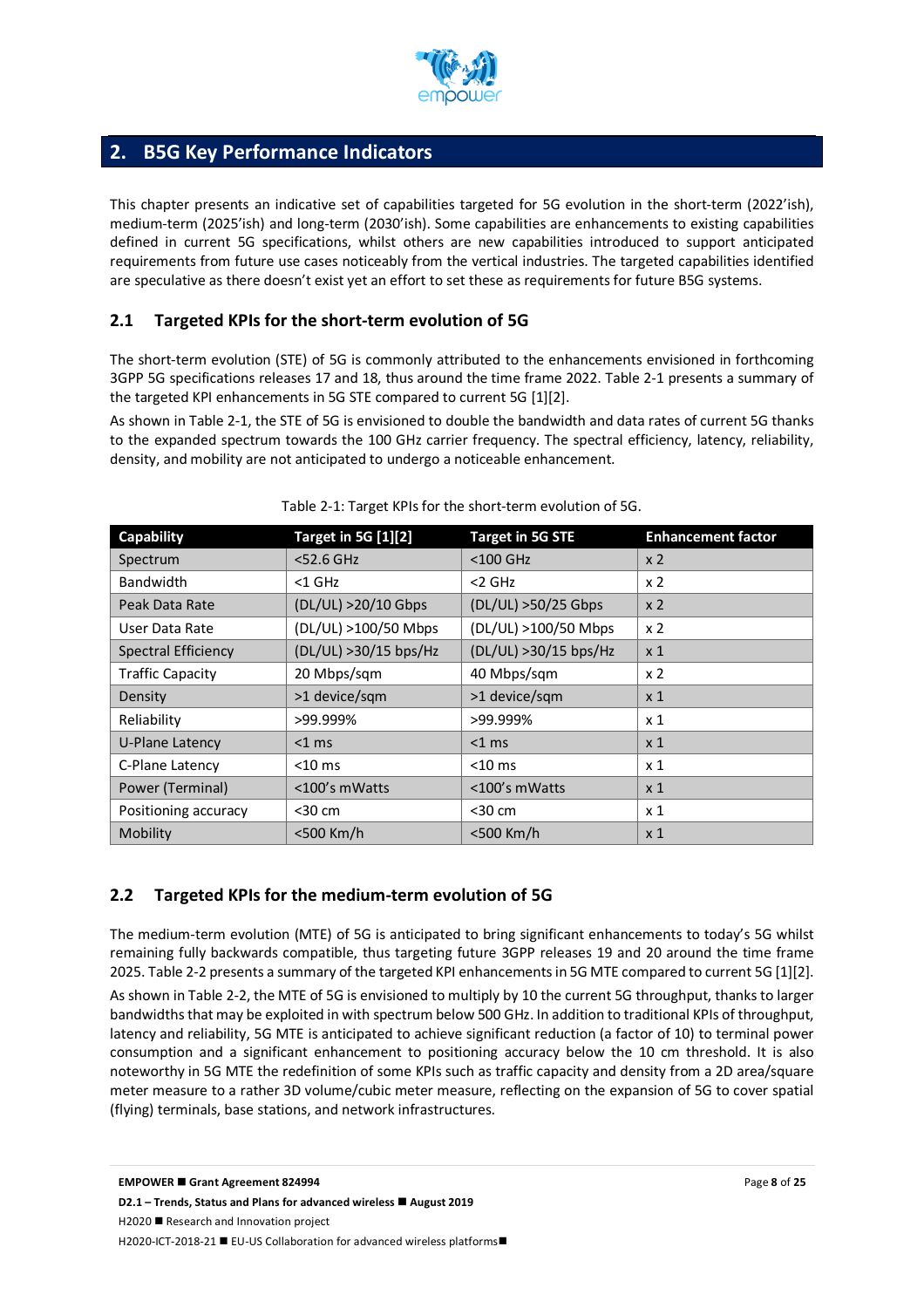

| Capability                      | <b>Target in 5G [1][2]</b> | <b>Target in 5G MTE</b> | <b>Enhancement factor</b> |
|---------------------------------|----------------------------|-------------------------|---------------------------|
| Spectrum                        | $<$ 52.6 GHz               | <500 GHz                | x <sub>10</sub>           |
| <b>Bandwidth</b>                | $<$ 1 GHz                  | < 5 GHz                 | x 5                       |
| Peak Data Rate                  | (DL/UL) >20/10 Gbps        | (DL/UL) >200/100 Gbps   | x 10                      |
| User Data Rate                  | (DL/UL) >100/50 Mbps       | (DL/UL) >500/250 Mbps   | x <sub>5</sub>            |
| <b>Spectral Efficiency</b>      | (DL/UL) > 30/15 bps/Hz     | (DL/UL) >60/30 bps/Hz   | x <sub>2</sub>            |
| <b>Traffic Capacity</b>         | 20 Mbps/sqm                | 100 Mbps/cum            | x 5                       |
| Density                         | >1 device/sqm              | >5 device/cum           | x <sub>5</sub>            |
| Reliability                     | >99.999%                   | >99.9999%               | x 10                      |
| U-Plane Latency                 | $<$ 1 ms                   | $< 0.5$ ms              | $\div$ 2                  |
| C-Plane Latency                 | $<$ 10 ms                  | $5 \text{ ms}$          | $\div$ 2                  |
| Power (Terminal)                | <100's mWatts              | $<$ 10's mWatts         | $\div 10$                 |
| Positioning accuracy<br>$30 cm$ |                            | $<$ 10 cm               | $\div$ 3                  |
| Mobility                        | <500 Km/h                  | <1000 Km/h              | x <sub>2</sub>            |

Table 2-2: Target KPIs for the medium-term evolution of 5G.

#### **2.3 Targeted KPIs for the long-term evolution of 5G**

The long-term evolution (LTE) of 5G is analogous to what the research community has dubbed as 6G, hence more disruptive with significant enhancements around the time frame 2030. Table 2-3 presents a summary of the targeted KPI enhancements in 5G LTE compared to current 5G [1][2].

As shown in Table 2-3, the LTE of 5G is envisioned to target radical improvements compared to today's 5G, which require a breakthrough in disruptive technologies that are not mature yet in the sort and medium terms horizon. In terms of KPIs, 5G LTE is therefore envisioned to ambitiously aim for Tbps throughput through ultra large bandwidths (in the order of 10 GHz) that may be available in the spectrum up to 1 THz (1000 GHz). 5G LTE is also set to achieve micro-seconds latency in the user plane, thus supporting a wide range of tactile applications not possible today with 5G. Ambitious KPI targets are also set for terminal power consumption (sub-mWatt) and positioning accuracy (sub-ms), in addition to ambitious targets for 3D-volumetric traffic capacity and density.

| Capability                 | <b>Target in 5G [1][2]</b> | <b>Target in 5G LTE</b> | <b>Enhancement factor</b> |
|----------------------------|----------------------------|-------------------------|---------------------------|
| Spectrum                   | <52.6 GHz                  | <1000 GHz               | x 20                      |
| <b>Bandwidth</b>           | $<$ 1 GHz                  | $< 10$ GHz              | x <sub>10</sub>           |
| Peak Data Rate             | (DL/UL) >20/10 Gbps        | (DL/UL) >1000/500 Gbps  | x 50                      |
| User Data Rate             | (DL/UL) >100/50 Mbps       | (DL/UL) >2000/1000 Mbps | x <sub>20</sub>           |
| <b>Spectral Efficiency</b> | (DL/UL) > 30/15 bps/Hz     | (DL/UL) >100/50 bps/Hz  | x <sub>3</sub>            |
| <b>Traffic Capacity</b>    | 20 Mbps/sqm                | 1000 Mbps/cum           | x 50                      |
| Density                    | >1 device/sqm              | >10 device/cum          | $\times 10$               |
| Reliability                | >99.999%                   | >99.99999%              | x <sub>10</sub>           |
| <b>U-Plane Latency</b>     | $<$ 1 ms                   | $< 0.1 \text{ ms}$      | $\div$ 10                 |
| C-Plane Latency            | $<$ 10 ms                  | $<$ 1 ms                | $\div$ 10                 |
| Power (Terminal)           | <100's mWatts              | <1 mWatt                | $\div$ 100                |
| Positioning accuracy       | $30 cm$                    | $<$ 1 cm                | $\div$ 30                 |
| Mobility                   | <500 Km/h                  | <1000 Km/h              | x <sub>2</sub>            |

Table 2-3: Target KPIs for the long-term evolution of 5G.

#### **EMPOWER ■ Grant Agreement 824994**

**D2.1** − **Trends, Status and Plans for advanced wireless ■ August 2019** H2020 ■ Research and Innovation project H2020-ICT-2018-21 ■ EU-US Collaboration for advanced wireless platforms■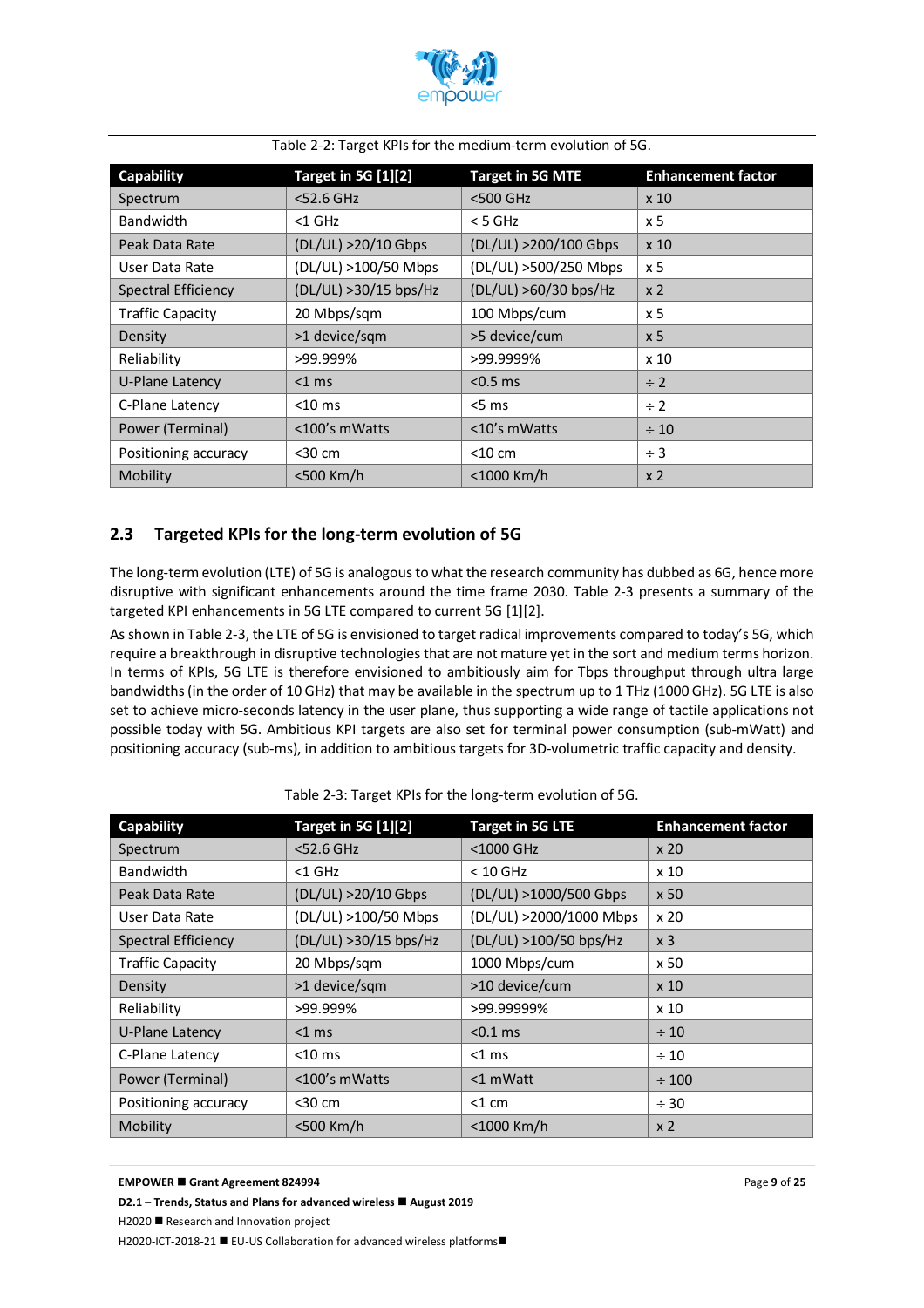

## **3. Wireless Technology Trends**

This chapter presents emerging wireless technology trends as surveyed from the wireless research and standardization forums and attempts an initial classification of these enabling technologies in accordance with the three timescales set out for the evolution of 5G, namely short-term, medium-term, and long-term.

#### **3.1 Wireless technology trends for the short and medium terms**

The key technology trends for the short-term evolution of 5G have been derived from the standardization outlook captured in two leading wireless standardization organizations, namely 3GPP and IEEE 802.11. In both organizations, we see a common trend to put priority on enhancing the various KPIs such as coverage, throughput, latency, reliability, energy efficiency, and positioning, to extend the support to emerging use cases such as i) V2X, ii) KPI-demanding industrial IoT, iii) private and dedicate networks, and iv) aerial and satellite networks [3][4][5]. Furthermore, we clearly see a trend to enhance the data collection and exposure from the network and devices to enable data-driven system optimization through artificial intelligence technologies, such as machine learning.

#### *3.1.1 Technology trends in 3GPP Releases 17 and 18*

Following the release of 3GPP 5G New Radio (NR) Release 15, the 3GPP is now gearing towards finalizing 5G NR Release 16 by Q1'2020. In parallel, there has been a few study items progressing with the aim to become agenda items for the future Release 17, that is being planned for the year 2020-2021. These study items include:

- Study on 6 GHz for LTE and NR in Licensed and Unlicensed Operations
- Study on NR beyond 52.6 GHz
- Study on solutions for NR to support NTN (Non-Terrestrial-Networks)
- Study on enhancement for disaggregated gNB
- Study on local NR positioning in NG-RAN

The 3GPP has recently (June 2019) held its workshop with the aim to define the specification agenda for the next Release 17. Several topics have been presented as summarized in the Table 3-1 below.

| No             | <b>Targeted NR enhancement</b> | <b>Short description</b>                                                                                                                                |
|----------------|--------------------------------|---------------------------------------------------------------------------------------------------------------------------------------------------------|
| $\mathbf{1}$   | NR-Lite                        | Targeting enhancements noticeably in power saving for optimal<br>operation in mid-tier NR devices (e.g. wearables, surveillance cameras)                |
| $\overline{2}$ | Above 52.6 GHz                 | Targeting new waveform decision for spectrum above 52.6 GHz including<br>60GHz unlicensed                                                               |
| $\overline{3}$ | Side-link                      | Targeting maximum commonality between commercial, V2X, and Critical<br>Communication usage of side-link while addressing their specific<br>requirements |
| 4              | Extreme coverage               | Targeting extreme coverage requirements both indoor and outdoor                                                                                         |
| 5              | Multicast / Broadcast          | Targeting multi-cast/broadcast enhancements for V2X and Public Safety                                                                                   |
| 6              | <b>URLLC</b>                   | Targeting enhancements for industrial IoT (wider use cases)?                                                                                            |
| $\overline{7}$ | <b>MIMO</b>                    | Expand use cases E.g. Support for cases with high speed mobility, better<br>support for FDD                                                             |
| 8              | <b>NTN</b>                     | Scoping of the normative WID. Include NTN-specific positioning                                                                                          |

#### Table 3-1: 5G NR enhancements targeted in Release 17 (2020-2021).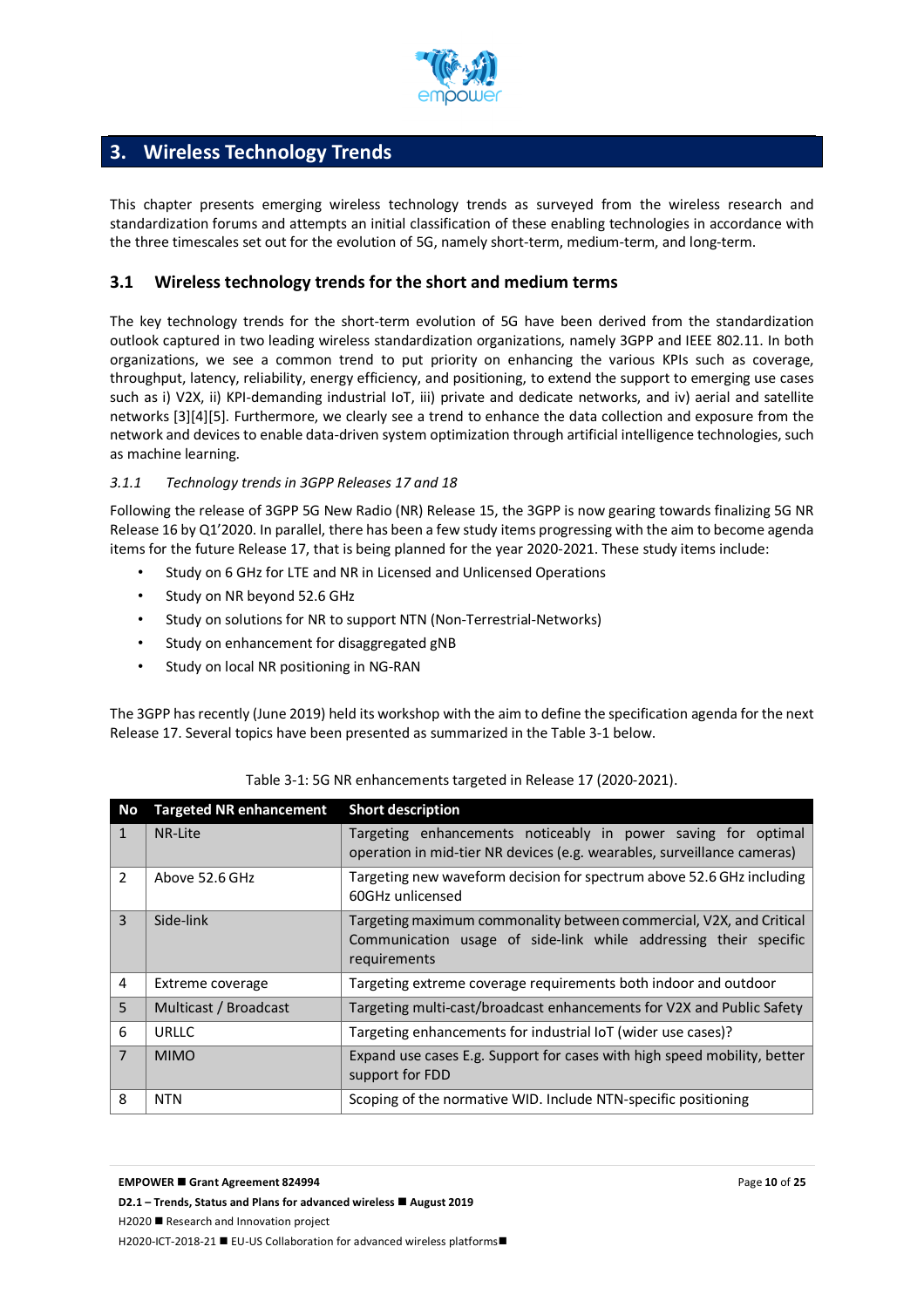

| 9  | Integrated Access Backhaul | Includes duplexing enhancement; Potentials for network coding; Mobile<br><b>IAB</b>                                                                                               |
|----|----------------------------|-----------------------------------------------------------------------------------------------------------------------------------------------------------------------------------|
| 10 | Unlicensed spectrum        | Generic unlicensed operation enhancements not covered by any other<br>item are addressed here;                                                                                    |
| 11 | Power saving               | Enhancements for power saving of smartphones; Network power saving<br>aspects as a separate sub-discussion;                                                                       |
| 12 | Positioning                | Factory/campus positioning, IoT, V2X positioning, 3D positioning, cm<br>level accuracy, incl latency and reliability improvements; NR-U<br>positioning aspects; Idle and inactive |
| 13 | Data collection            | Includes SON and MDT; Data collection to enable AI is part of this<br>discussion                                                                                                  |

Whilst it is too early to define the scope of Release 18, a potential list of topics is attempted below, anticipating the Release 18 to include a mix of enhancements to Release 17 features plus a set of new features.

| No             | <b>Targeted NR enhancement</b>       | <b>Short description</b>                                                                                                                                                             |
|----------------|--------------------------------------|--------------------------------------------------------------------------------------------------------------------------------------------------------------------------------------|
| $\mathbf{1}$   | <b>Drones</b>                        | Enhancements to cover new scenarios, new requirements and KPIs for<br>UAVs for both commercial and hobbyist applications.                                                            |
| $\overline{2}$ | <b>NPN</b>                           | Support new functionalities for closed access group (CAG) including cell<br>selection, access control, intra-RAT and inter-RAT mobility, CU-DU<br>functional split, and CP-UP split. |
| $\overline{3}$ | <b>NR-WLAN DC</b><br>Internetworking | NR/WLAN convergence at radio level in various deployment scenarios<br>(e.g. MNO-deployed and enterprise-deployed).                                                                   |
| 4              | <b>Full Duplex</b>                   | Support in-band full duplex for enabling simultaneous transmit and<br>receive in the same time frequency resources.                                                                  |
| 5              | 1024 QAM                             | Introduction of very high order modulations up to 1024QAM primarily in<br>FR1 and in downlink.                                                                                       |
| 6              | Synchronization                      | Support precise frequency, time and phase synchronization for NR<br>communication and positioning based on NR reference signals.                                                     |
| $\overline{7}$ | Coverage                             | Operator-controlled sidelink coverage extension including relaying<br>architectures, multiple hops, in both licensed and unlicensed spectrum.                                        |
| 8              | Backhaul                             | Enabling NR based multi-hop backhaul including routing and bearer<br>mapping functions for IAB nodes.                                                                                |
| 9              | Mobility                             | Mobility enhancement for FR2 and for scenarios such as HSDN (high<br>speed dedicated network), Drones, and NTN.                                                                      |
| 10             | Network Energy                       | Enhancement to the network energy efficiency through inter-RAT and<br>inter-vendor energy saving cooperative schemes.                                                                |
| 11             | Diverse UE types                     | Enabling diverse UEs and designing techniques to reduce UE cost and<br>complexity and to further improve UE energy efficiency.                                                       |
| 12             | QoE                                  | Mechanisms to optimize collection of QoE measurements and KPIs, and<br>the utilization of these measurements for enhanced resource allocation.                                       |
| 13             | AI/ML                                | Enable AI/ML-based improvements in aspects such as MIMO, power<br>control, beam management, mobility, energy saving, SON/MDT, etc.                                                   |

Table 3-2: 5G NR enhancements targeted in Release 18 (2021-2022).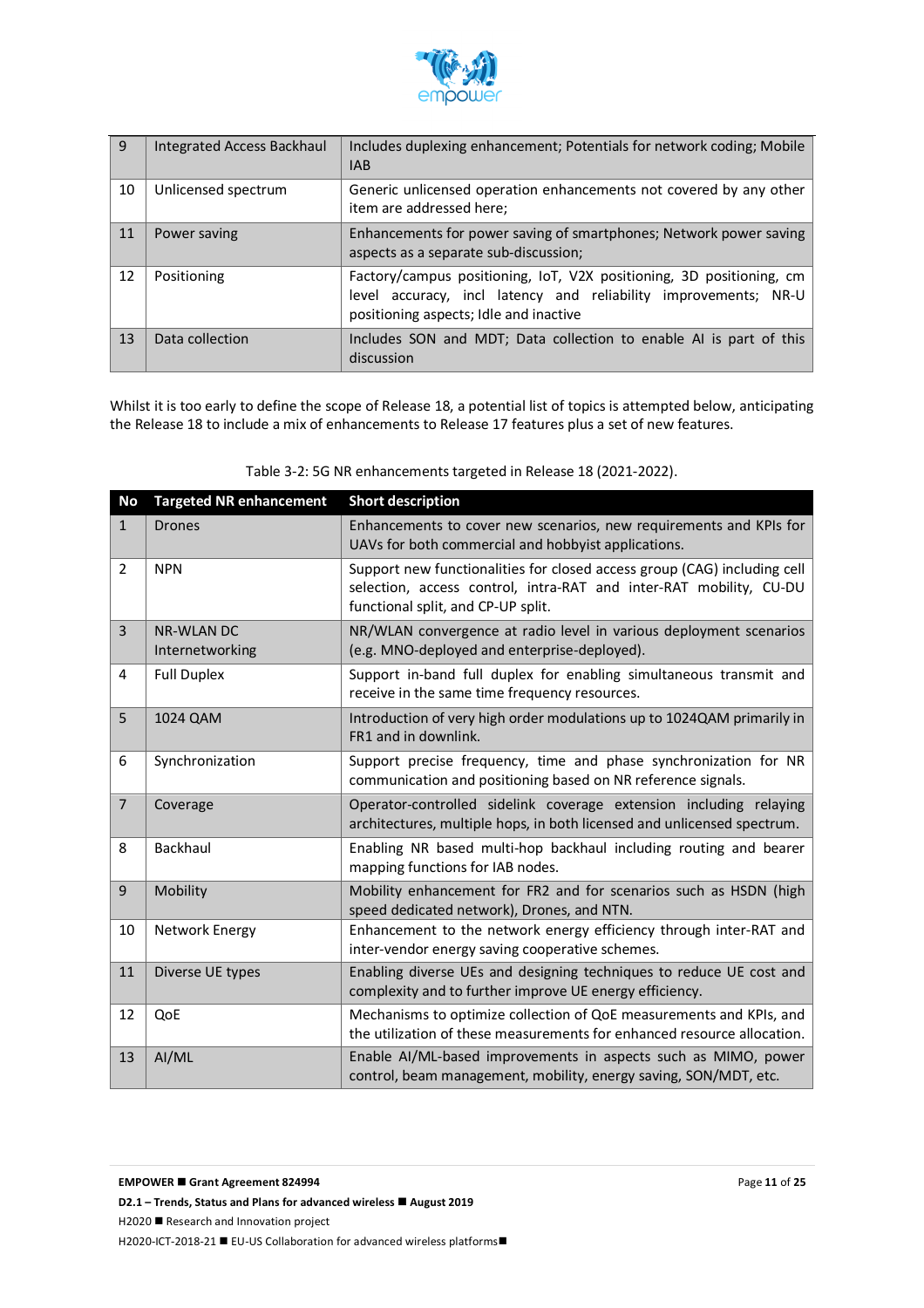

#### *3.1.2 Technology trends in IEEE 802.11*

The IEEE 802.11 group has been actively specifying radio technologies in the key areas below [5]:

- 802.11ax Highly Efficient WLAN for dense deployment and high throughput in 2.4, 5 and 6 GHz bands
- 802.11ay Evolution of 802.11ad and support for higher than 20 Gbps throughput in 60 GHz band
- 802.11az  $2^{nd}$  generation positioning features
- 802.11ba Wake up radio for low power IoT applications
- 802.11bb Light Communications
- 802.11bc Enhanced Broadcast Services
- 802.11bd Evolution of 802.11p for V2X
- 802.11be Extremely High Throughput, higher than 30 Gbps, for operations between 1 and 7.25 GHz

Whilst 802.11ax and 802.11ay are nearing completion (2020), the 802.11 group continues to work on enhancements that push the performance envelope to new highs, such as the work underway in 802.11be targeting much higher throughput compared to 802.11ax. In addition, as the new use cases including many in local area networks demand additional capabilities to conventional throughput and latency, such as positioning and very low power, IEEE 802.11 has been working in parallel to improve these additional capabilities as clearly witnessed in the development of the 802.11az, .11ba, .11bb and .11bc. Below, we present a brief summary of the key technologies from 802.11ax, 802.11ay and 802.11be, as these are the most indicative on the technology trends aligning with and complementing 5G NR and its evolution in the upcoming 3GPP release 17 and beyond.

#### 3.1.2.1 IEEE 802.11ax (WiFi 6)

The IEEE 802.11ax, also known as WiFi 6 (the sixth generation WiFi), builds on the strengths of 802.11ac and aims to improve throughput performance of WLAN deployments in dense scenarios, with focus on 2.4, 5 and 6 GHz bands. The target set was at least 4x improvement in the per-user throughput compared to 802.11ac. The key technologies which led to meeting the target set include:

- Orthogonal Frequency Division Multiple Access (OFDMA)-based radio resource allocation, with the added flexibility of resource unit dimensioning ranging from as small as 26 sub-carriers (2 MHz) to as large as 2 x 996 sub-carriers (160 MHz).
- Multi-user MIMO in both downlink and uplink for improved spatial multiplexing with support of up to 8 spatial streams delivering up to 4.8 Gbps at the physical layer.
- Denser modulation using 1024 Quadrature Amplitude Modulation (QAM), enabling a more-than-35 percent speed burst
- Higher spatial reuse through interference management enhancements in dense deployments including Overlapping Basic Service Set (OBSS) interference measurement, OBSS AP identification (colouring), OBSS packets detection, flexible Network Allocation Vector (NAV) setting, and Clear Channel Assessment (CCA) threshold control.
- Flexible wake-up time scheduling enabling client devices to sleep much longer than with 802.11ac, and wake up to less contention, extending the battery life of the devices.

It is noteworthy that an evaluation has been carried out where it was demonstrated that 802.11ax meets or exceeds the MAC/PHY requirements for 5G Indoor Hotspot test Environment defined by ITU-R IMT-2020. A similar evaluation is also being conducted for the dense urban test environment. This clearly positions 802.11ax performance-wise and technology-wise on the 5G map despite the standard not being officially submitted to ITU-R IMT-2020 for ratification as an IMT-2020 (5G) system.

#### 3.1.2.2 IEEE 802.11ay (millimetre wave – WiGiG)

IEEE 802.11ay aims to improve the throughput above 20 Gbps whilst remaining backwards compatible with its predecessor 802.11ad in the 60 GHz band. The key technologies which led to meeting the target set include:

• Highly efficient beam search and beam tracking protocols, and analogue/digital hybrid beamforming capability

**EMPOWER ■ Grant Agreement 824994** 

**D2.1** − **Trends, Status and Plans for advanced wireless ■ August 2019** H2020 ■ Research and Innovation project H2020-ICT-2018-21 ■ EU-US Collaboration for advanced wireless platforms■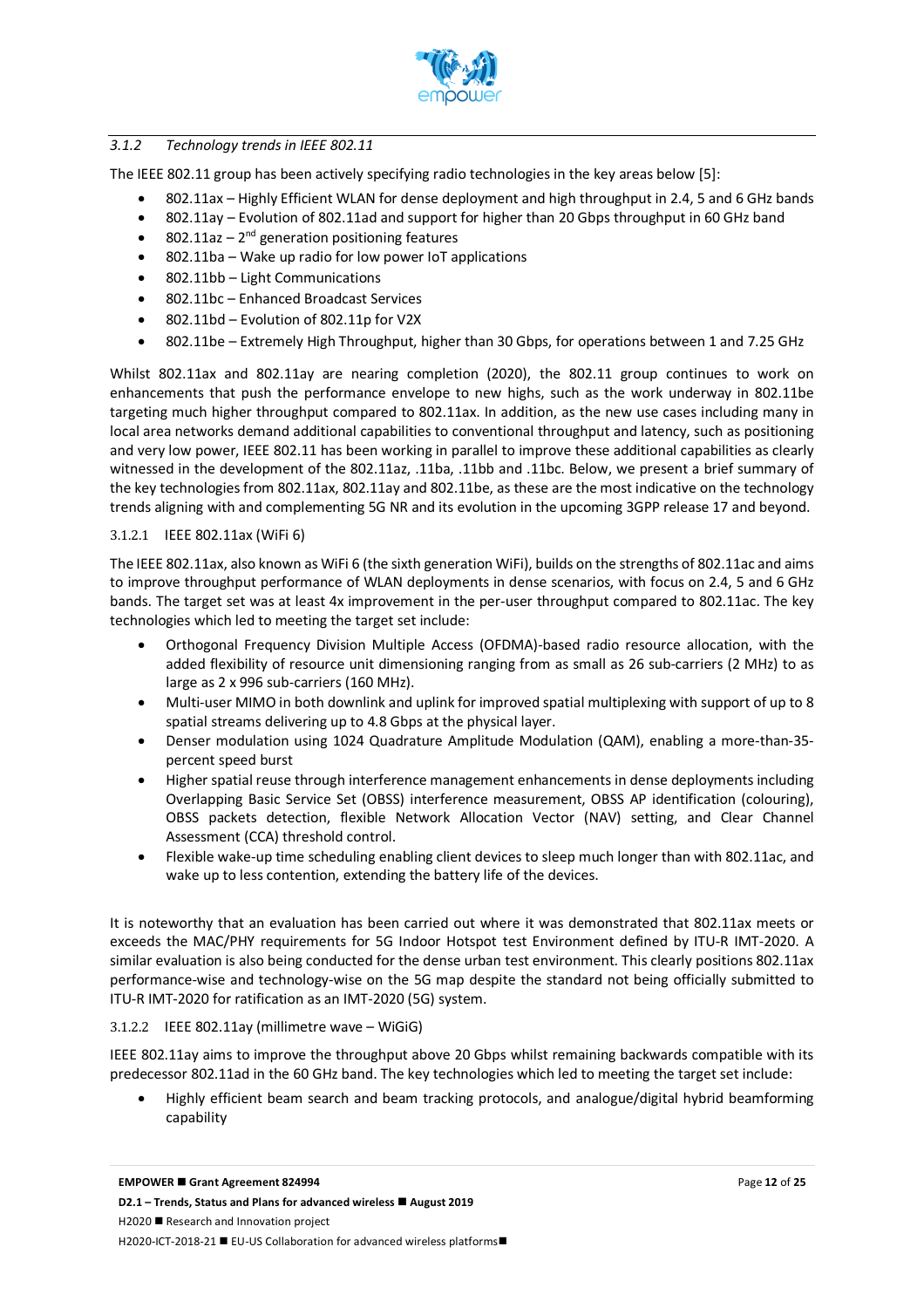

- Single-user MIMO and multi-user MIMO in the downlink, with up to 8 spatial streams, including changes to the beamforming protocol and exploiting antenna polarization.
- Channel bonding and aggregation up to 4 bonded channels (8.64 GHz channel) either adjacent (bonding) or non-adjacent (aggregation).
- Non-uniform constellation modulation with constellation orders up to 256QAM
- Advanced power saving features

As 802.11ay targets the 60 GHz band, it therefore aligns more with the evolution of 5G NR anticipated in 3GPP Release 17 where the high frequency band (FR2) extends beyond 52.6 GHz, and this for both licensed and unlicensed spectrum.

#### 3.1.2.3 IEEE 802.11be (extreme high throughput)

The IEEE 802.11be targets extreme high throughput (30 Gbps or higher) as well as high reliability and very low latency compared to 802.11ax whilst operating in the 2.4, 5 and 6 GHz bands. The work has recently started with a targeted completion date around 2024. The key technologies being considered towards meeting the targeted performance include:

- 320MHz bandwidth and more efficient utilization of non-contiguous spectrum
- Multi-band/multi-channel (or multi-link, in general) aggregation and operation
- 16 spatial streams and MIMO protocols enhancements
- Multi-AP Coordination (e.g. coordinated and joint transmission)
- Enhanced link adaptation and retransmission protocol (e.g. HARQ)
- Adaptation to regulatory rules specific to 6 GHz spectrum

#### *3.1.3 Technology trends in IEEE 802.15*

As compared to IEEE 802.11, which is focused on wireless local area network (WLAN), IEEE 802.15 is rather focused on wireless personal area network (WPAN). There are several standards defined in IEEE 802.15 such as, 15.3 on high-rate WPAN, 15.4 on low-rate WPAN, and 15.7 on visible light communications. Of interest to the 5G evolution is the 15.3d, especially as this is the world's first wireless communication standard targeting operations in the bands above 100 GHz, which is commonly envisioned to be the next targeted spectrum on the roadmap of 5G evolution for the longer term. The IEEE 802.15.3d standard targets nominal PHY data rate of 100 Gbps in the bands 252 to 325 GHz, at ranges as short as a few centimeters and up to several 100m. The IEEE 802.15.3d technologies:

- 8 different channel bandwidths (as multiples of 2.16 GHz)
- Two PHY modes, THz-Single Carrier, and THz-On-Off-Keying
- MAC based on IEEE 802.15.3e-2017 including the concept of "Pairnet" for point-to-point highly directive interference-free access
- Constellation modulation up to 64-QAM order
- LDPC and Reed-Solomon forward-error-correction codes

The standard has already been published in 2018 but the work continues in an IEEE 802.15 Interest Group THz targeting future enhancements and extended operations towards 3000 GHz spectrum.

#### **3.2 Wireless technology trends for the longer term**

The key technology trends for the longer-term evolution of 5G in the timeframe 2025-2030 have been derived from the 6G research agendas set by international research forums listed in section 1.1. The direction of travel set in these more visionary forums is steered towards disruptive technologies which maturity for standardization and commercial use is difficult to predict soon, making these technologies exciting for fundamental research much desired by the academic and research community [6]-[15]. These technologies target the KPIs outlined previously in section 2.2 and section 2.3, which are also speculative and derived more from the ambition to: i)

H2020 ■ Research and Innovation project

H2020-ICT-2018-21 ■ EU-US Collaboration for advanced wireless platforms■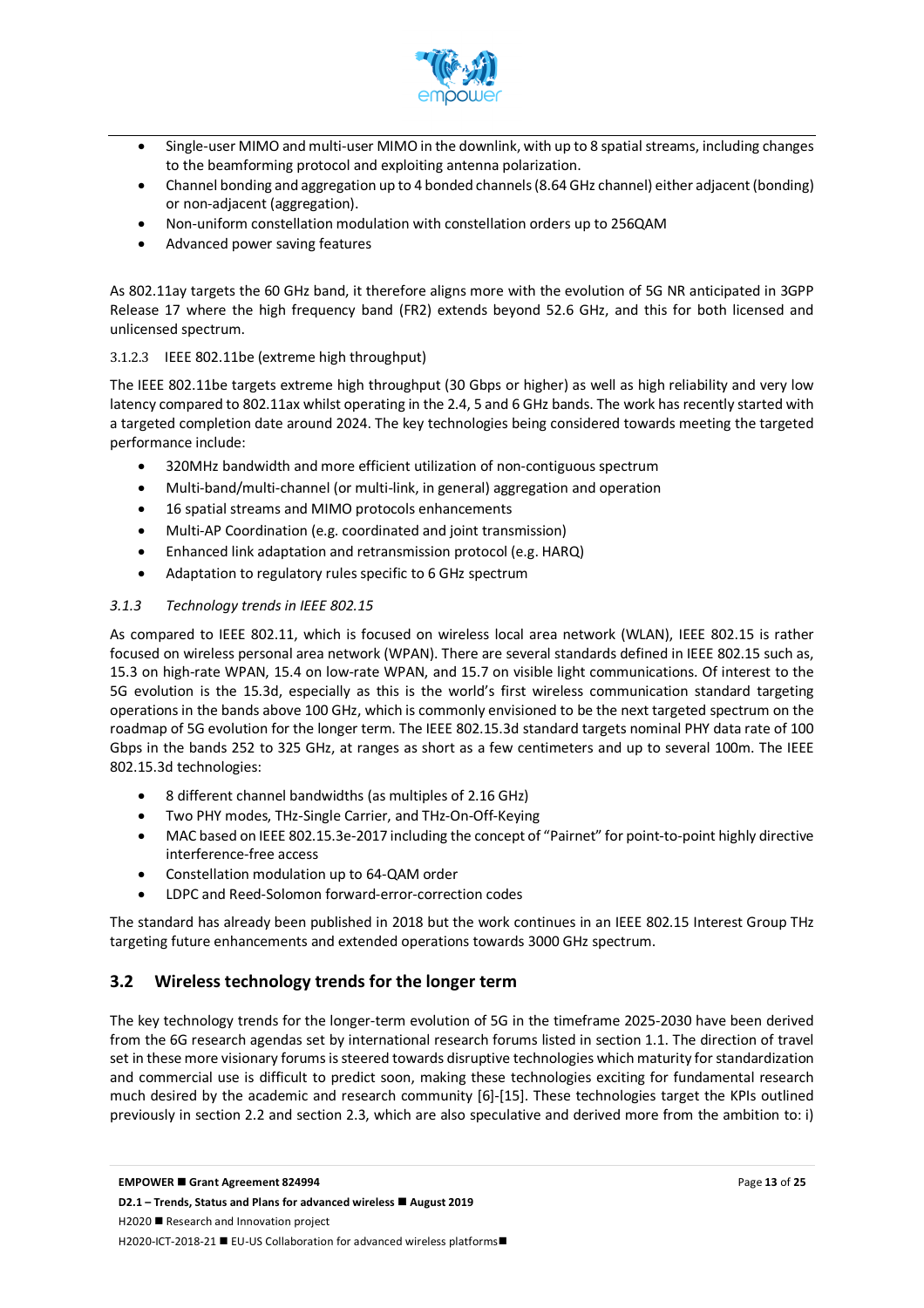

achieve much higher performance in every current KPI dimension, and ii) add new capabilities by redefining some current KPI dimensions or adding new KPI dimensions to the design space.

The emerging vision of 6G is a transformation of today's 5G system from being the backbone of everything connected towards becoming the backbone of every intelligent thing connected. It is a revolution from the mobile internet of everything to the mobile intelligence of everything. The sixth of 6G is also often used to convey the vision along the lines of 6G adding a sixth sense to today's 5G.

Towards this vision, we have attempted to capture the trends in five technology areas anticipated to impact 6G, namely i) circuits and devices, ii) radio transceivers, iii) radio access system, iv) network protocols, and v) data and intelligence. The trends in these areas are briefly outlined below:

- 1) **Circuits and devices** trending at nanometers level with node scaling targets of Power-Performance-Area-Cost (PPAC) breaking through the limits of Moore's Law.
- 2) **Radio transceivers** supporting extreme requirements at Tbps data rates, sub-ms latency, and submWatts power.
- 3) **Radio system** expanding to integrate (un)licensed, (non)terrestrial, and (non)comms sub-systems, in a 3-D space with fluid topologies.
- 4) **Network protocols** catering for the requirements of next generation internet including determinism, time-sensitivity, and automation.
- 5) **Data** (small and big) driving E2E system (network, device and application) optimization with pervasive collaborative **intelligence** distributed across terminals, edge, fog and cloud.

In the following sub-sections, we briefly present a selection of advanced wireless research topics emerging on the roadmap towards 6G and beyond.

#### *3.2.1 Above 100 GHz communications*

Frequencies above 100 GHz are being explored for 6G as a natural extension of the current frequency limit of 100 GHz set in 5G. Whilst there is already a published standard (IEEE 802.15.3d) operating at bands above 100 GHz, 802.15.3d is limited to point-to-point communication scenarios, and the practical implementation and commercialization are at least a decade away due to the tremendous challenges for creating cost-effective transceivers at these frequencies. These challenges range from hardware and circuits to antenna arrays, baseband processing at above 100 Gbps data rates, channel access, multiplexing and networking protocols. Over the next decade, it is believed that advances in devices, circuits, software, signal processing, and systems will make sub-THz and THz communications a commercial reality. Beyond communications, these frequencies offer additional capabilities such as sensing, radar, imaging, and ultra-accurate positioning, which is promising a new paradigm of integrated sensing and communication in the same frequency bands. The research community is quite active in addressing the various research challenges in the frequency ranges up to 3 THz as clearly evidenced in the THz cluster in H2020, the DARPA T-MUSIC programme, IEEE 802.15 THz interest group, and the FCC in the US recently announcing giving experimental licenses for spectrum above 95 GHz.

#### *3.2.2 Metamaterials-based intelligent surfaces*

Metamaterials (meta- from Greek meaning "after" or "beyond") are synthetic composites with structures and properties not found in natural materials. In wireless communications, metamaterials are envisioned for the design of new classes of antenna arrays called meta-surfaces bringing the capability to shape the radio waves according to the generalized Snell's laws of reflection and refraction. Meta-surfaces have a wide range of applications in various frequency bands up to THz frequencies including: i) programmable "intelligent" surfaces, ii) miniaturized cavity resonators, iii) absorbers, iv) biomedical devices, and v) terahertz switches. By embedding programmable "intelligent" surfaces into the environment (such as on walls, street furniture, etc.), such as frequency-selective surfaces, smart reflect-arrays or mirrors, or arrays of low-cost antennas, one may be able to change the characteristics of the wireless environment and thus optimize its operation accordingly. This is akin to adding a new degree of freedom in the wireless system design where now the environment is controllable and programmable thanks to these meta-surfaces. Furthermore, in addition to altering the propagation environment, programmable meta-surfaces are anticipated to radically change the design of wireless transceivers by enabling the programmability of transceiver components such as phase, amplitude, frequency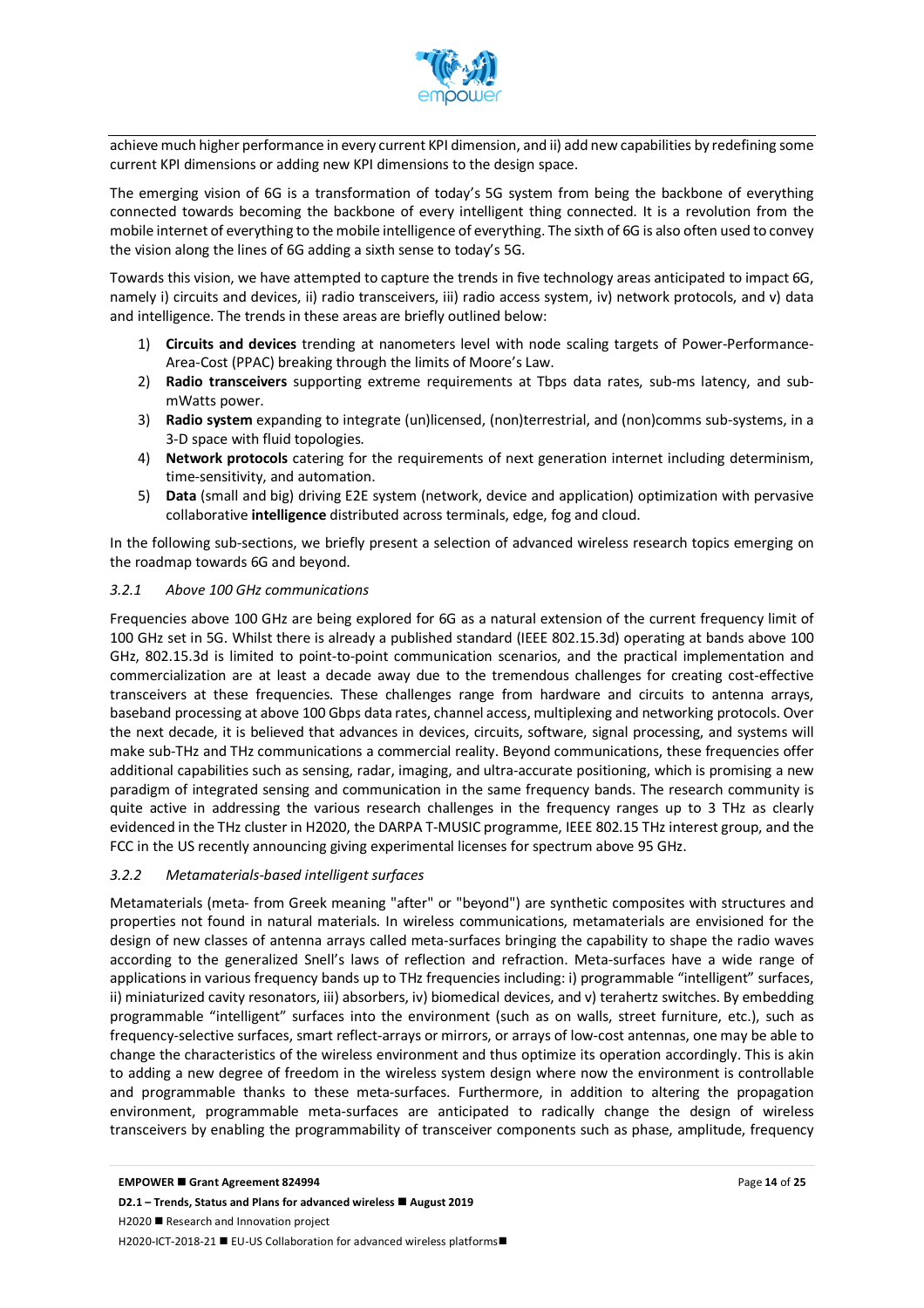

and even orbital angular momentum (OAM) of an electromagnetic (EM) wave, effectively enabling the modulation of a radio signal without a mixer and RF chain.

#### *3.2.3 Massive Low Earth Orbit Satellites and High-Altitude Platforms*

Low Earth Orbit (LEO) satellites orbit between 400 and 1000 miles above the Earth's surface. Today, there are a few thousands of these satellites providing a blanket coverage and connectivity everywhere on Earth. Over the next decade, it is anticipated that the cost of building and launching LEO satellites will decrease significantly and their capabilities will be significantly enhanced by advances in manufacturing, robotics, energy, and artificial intelligence. LEO satellites are therefore envisioned to be massively deployed over the next decade making them a co-primary infrastructure to consider from the outset in the design of 6G.

High-Altitude Platforms (HAPs) are designed to fill in the gaps between LEO satellites and ground base stations. They include passive balloons and highly advanced drones with wingspans larger than 20 meters. These are deployed today to provide connectivity services to disaster zones and remote areas of the planet, as well as creating Persistent Surveillance Systems that can monitor and police entire cities in real time. Over the next decade, HAPs are anticipated to be deployed more widely and in higher density and enhanced by advances in manufacturing, drones, energy, and artificial intelligence. HAPs are therefore positioned to become a key infrastructure element in the architecture and deployment of future 6G.

#### *3.2.4 Wireless power transfer and Energy harvesting*

Wireless power transfer and energy harvesting including scavenging from ambient RF signals are expected to accelerate and mature in time for 6G. This is because i) the envisioned communication distance in 6G will become much shorter, ii) the network density will be much greater, including densification by means of battery-powered moving and flying base stations, and iii) various terminal devices will be more power hungry than ever because of the huge computation demands for on-device AI processing.

#### *3.2.5 Federated Artificial Intelligence*

Artificial Intelligence is widely tipped to be a major disrupting technology that will impact the design of beyond 5G and 6G. Today researchers have demonstrated numerous examples of applying successfully AI in wireless communications, from physical layer design such as channel coding, channel estimation, and MIMO precoding, to radio resource management and mobility management, and to network management and orchestration. This trend will accelerate and move from a big data-driven centralized approach today to a more small data-driven distributed approach in 6G, where concepts such as federated AI are envisioned to: i) alleviate the issues of collecting big data to train the models in centralized data centers, ii) integrate seamlessly all the data and intelligence that is pervasively distributed across the continuum from the terminal all the way up to the Cloud, and iii) mitigate data privacy and reduce network latency. Federated AI is expected to benefit from significant advancement in the fields of artificial narrow intelligence, artificial general intelligence, distributed computing, neural processing units and sensor technology.

#### *3.2.6 Quantum communication*

Quantum communication is envisioned as a disrupting technology that will help 6G (and beyond) achieve its targets of Tbps throughput, ultra-low latency and ultra-high security. In addition to its inherent security feature of quantum entanglement which cannot be accessed without tampering, quantum communication is particularly suitable for long distance communication, which made satellites and HAPs as obvious trusted nodes in the architecture of quantum key distribution and regeneration. Initial quantum devices have also been realized recently using single photon emitters operating at few degrees above the absolute zero temperature. The next decade is promising significant advancements to quantum devices so they can operate at normal temperatures.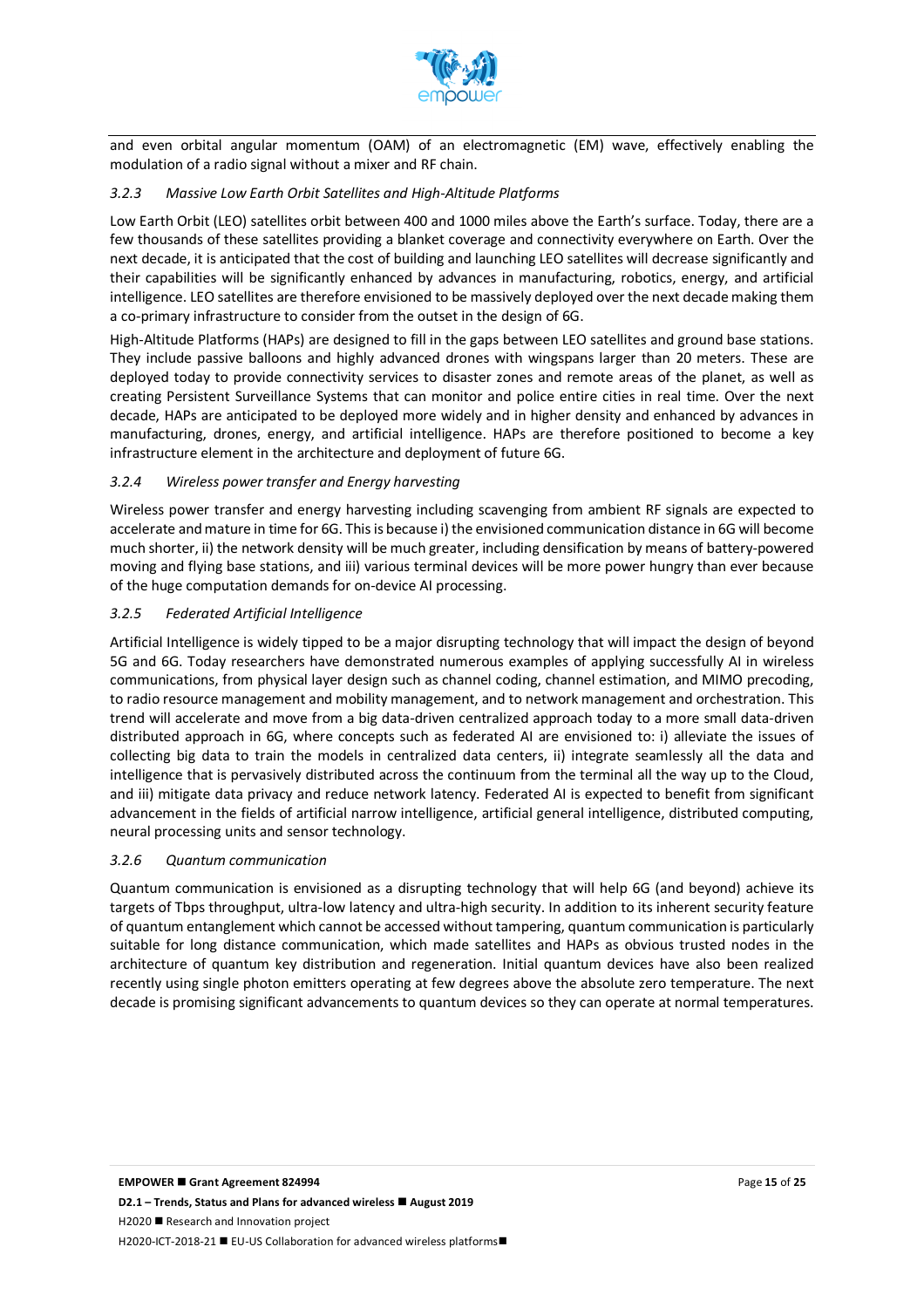

## **4. Wireless Regulatory Trends**

Wireless communication is one of the largest growing industries globally. The wireless data rate is a doubling every 18 months. The latest Cisco Visual Networking Index (VNI) global mobile traffic forecast [17] and the Ericsson Mobility Report [15] forecasts 77 EB (ExaBytes) global monthly traffic in 2022 and 131 EB in 2024.



Figure 4-1 Ericsson Mobility Report [15] (left) and Cisco VNI [17] mobile data traffic forecasts.

Another trend is the increase in so-called offload traffic, i.e. traffic from mobile devices not carried by the cellular networks, but by broadband and Wi-Fi access points. In 2022, 41 % of the traffic from mobile devices will be carried over non-cellular networks. Additionally, even the capacity of 4G and 5G cellular systems have been increased, the percentage of Wi-Fi offload is expected to increase when moving to 5G:



Figure 4-2 Cisco VNI forecast of so-called offload traffic from cellular to other wireless networks, typically Wi-Fi [17].

Wireless communications need spectrum and the forecasts above illustrates very well the high pressure for increasing the available spectrum, especially for cellular services, by ITU-R denoted IMT (International Mobile Telecommunications). Even if the cellular and wireless radio access technologies are being improved to increase the spectrum efficiency and utilization, one of the most important factors to provide the requested capacity increase is freeing more spectrum for wireless and mobile.

Recently, ITU launched the "ICT Regulatory Tracker"<sup>1</sup> [18], which is an interactive tool to help decision-makers and regulators more fully understand the changing terrain of ICT regulations. ICT regulations have been classified in "generations", from G1 (the first) where regulated public monopolies taking a "command and control" approach, up to G5 (not to be confused with the ITS G5 communications standard), where different regulatory

 $\overline{a}$ 

<sup>1</sup> https://www.itu.int/net4/itu-d/irt/#/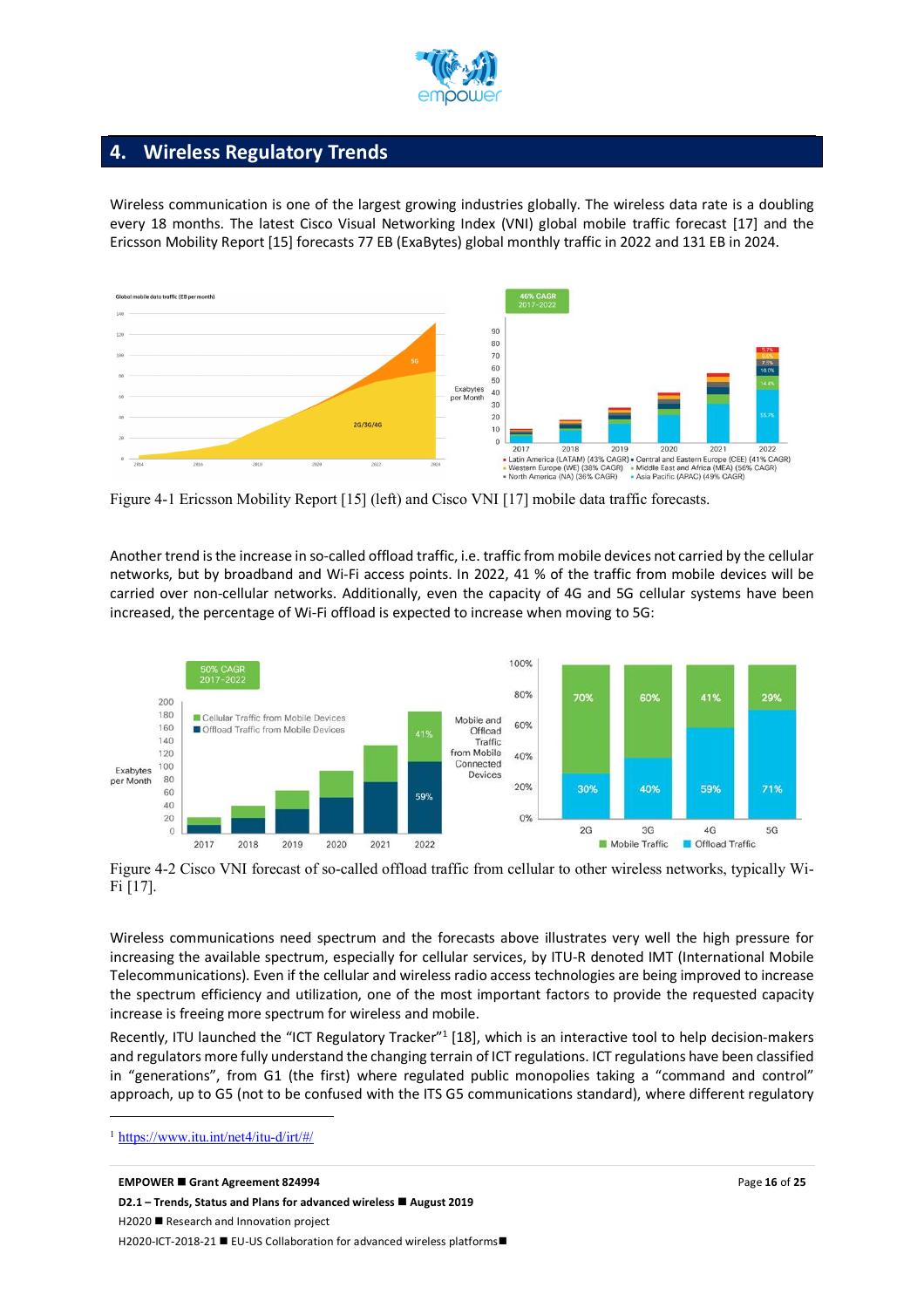

agencies are collaborating with the stakeholders to form a harmonized approach across sectors now dependent on ICTs.

#### **4.1 Actors and stakeholders**

In this trend report we have looked at what some of the major stakeholders in the EU-US dimension regard as important wireless regulatory trends. We have chosen to limit the analysis to spectrum issues, omitting other wireless regulatory issues.

Our main sources have been:

- **EU Radio Spectrum Policy Group (RSPG):** The Radio Spectrum Policy Group (RSPG) is a high-level advisory group that assists the European Commission in the development of radio spectrum policy.
- **Networld2020 ETP Vision Group:** NetWorld2020 is the European Technology Platform for communications networks and services. It gathers players of the communications networks sector, including industry leaders, SMEs, and academic institutions.
- **The Federal Communications Commission (FCC):** FCC is an independent U.S. government agency overseen by Congress. It is the federal agency responsible for implementing and enforcing America's communications law and regulations. It regulates interstate and international communications by radio, television, wire, satellite, and cable in all 50 states, the District of Columbia and U.S. territories.
- **Ofcom:** Ofcom is the UK's regulator for communications services including broadband, home phone and mobile services, as well as TV and radio. Airwaves spectrum regulation is one of the key responsibilities.
- **The International Telecommunications Union Radio Sector (ITU-R):** ITU-R's mission is to ensure rational, equitable, efficient and economical use of the radio-frequency spectrum by all radiocommunication services, and to carry out studies and adopt recommendations on radiocommunication matters.
- GSM Association (GSMA): The GSMA represents the interests of mobile operators worldwide, uniting more than 750 operators with almost 400 companies in the broader mobile ecosystem, including handset and device makers, software companies, equipment providers and internet companies, as well as organizations in adjacent industry sectors.
- **5G-PPP Spectrum Working Group:** Promote research results in the spectrum area obtained by 5G PPP/H2020 projects as well as relevant FP7 projects. Establish a knowledge base from European and other Global project results concerning advances in spectrum research. Liaise with spectrum groups or entities in regulatory bodies and industry associations.

#### **4.2 Trends in Unlicensed spectrum**

 $\overline{a}$ 

Offloading cellular networks is mainly done using Wi-Fi systems, which utilize unlicensed spectrum, for both private (home routers) and enterprise network solutions. One of the agenda items for ITU-R World Radiocommunication Conference 2019 (WRC-19)<sup>2</sup> is addressing the band from 5.150 to 5.925 GHz. This band is today shared between several services, where Wi-Fi is being used to provide mobile services. Sub-bands are shared with certain radar types, and the upper 70 MHz is allocated for ITS (Intelligent Transport Systems) in some markets. WRC19 agenda item 1.16 will discuss the regulations for the whole band based on sharing and compatibility studies. The studies have proposed some changes or options for changes to the Radio Regulations (RR), including the option of "No Change" (NOC) [19].

Using 3GPP technologies (LTE and 5G NR) in unlicensed bands, primarily 5.2/5.8 GHz, is being worked on. The motivation is the need for capacity offloading which is dominated by Wi-Fi technology. However, to integrate use of unlicensed spectrum more tightly into the cellular networks, using LTE and 5G NR in unlicensed bands has been standardized since Release 13. Table 4-1 shows the evolution of 3GPP technologies and usage of unlicensed spectrum. It is expected that 3GPP will address the higher frequency unlicensed spectrum (e.g. 60GHz band) in future releases.

<sup>2</sup> https://www.itu.int/en/ITU-R/conferences/wrc/2019/Pages/default.aspx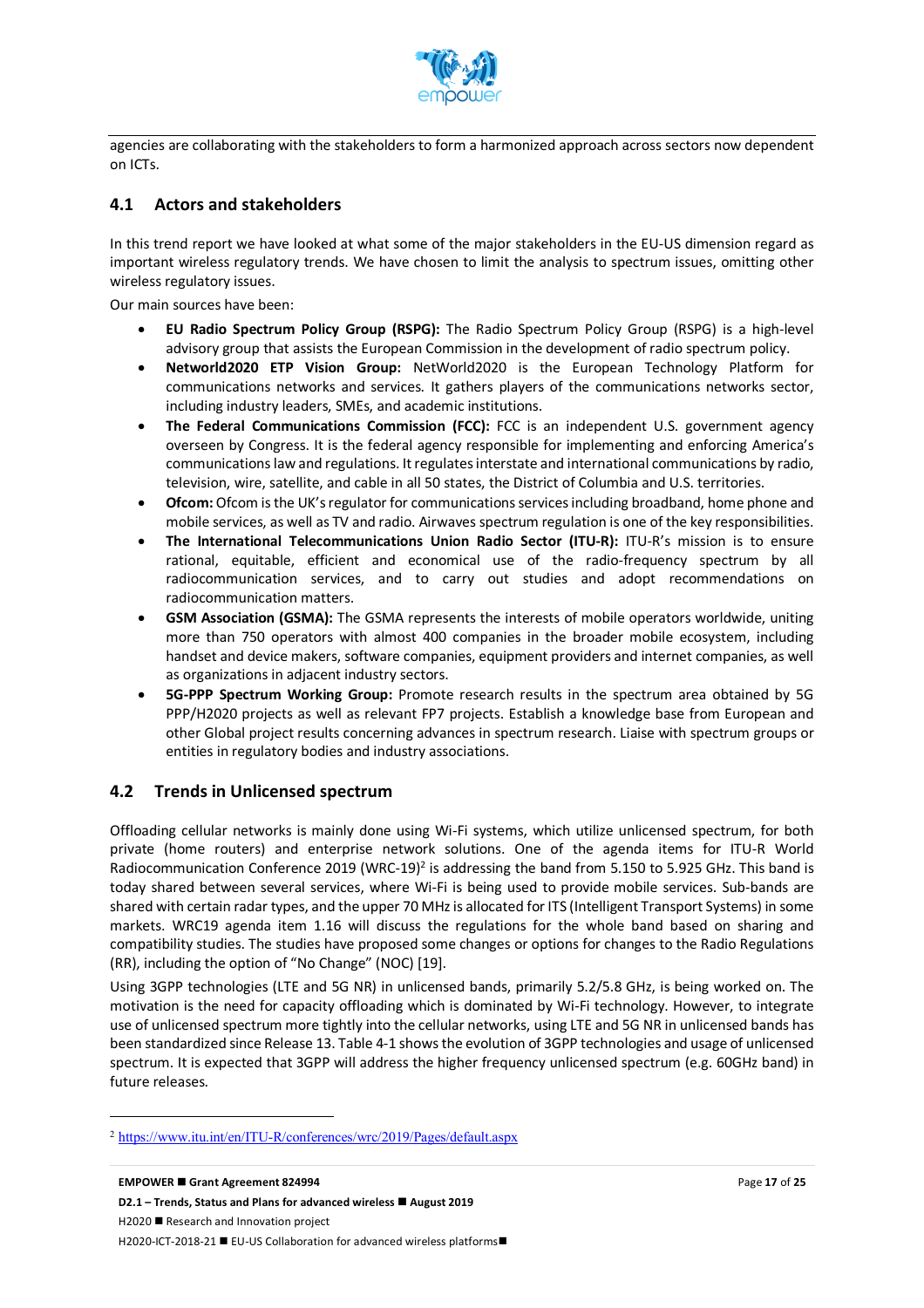

#### Table 4-1: 3GPP unlicensed roadmap

| <b>Technology</b> | Release       | <b>Short description</b>                                                                                                                                                                           |
|-------------------|---------------|----------------------------------------------------------------------------------------------------------------------------------------------------------------------------------------------------|
| LTE-A             | Release 10-11 | Core Network based WLAN offload                                                                                                                                                                    |
|                   | Release 12    | RAN-assisted interworking between LTE and WLAN<br>٠                                                                                                                                                |
|                   |               | LTE-U - based on R12. Proprietary<br>٠                                                                                                                                                             |
| <b>LTE-A Pro</b>  | Release 13    | RAN Controlled LTE-WLAN Interworking (RCLWI), LTE/WLAN Radio Level<br>$\bullet$<br>Integration with IPsec Tunnel. (LWIP), LTE-WLAN Aggregation (LWA)<br>License Assisted Access (LAA)<br>$\bullet$ |
|                   | Release 14    | eLAA                                                                                                                                                                                               |
|                   |               | 5G SI including requirements on unlicensed                                                                                                                                                         |
| 5G NR             | Release 15    | 5G Phase 1 WI (licensed only)<br>$\bullet$                                                                                                                                                         |
|                   |               | 5G SL on NR for unlicensed                                                                                                                                                                         |
|                   | Release 16    | 5G Phase 2 WI (full system)<br>٠                                                                                                                                                                   |
|                   |               | 5G WI on NR for unlicensed                                                                                                                                                                         |

#### **4.3 Trends in Spectrum sharing**

As discussed in the chapter introduction, allocated spectrum is one of the main factors that determine the system capacity. The Networld2020 ETP<sup>3</sup> is discussing spectrum sharing and reutilization in their Vision Paper [6]. Spectrum sharing can be applied both to licensed as well as unlicensed spectrums. Cellular systems are usually deployed with common inter-RAT (Radio Access Technology) radio resource management, however joint utilization of licensed and unlicensed spectrum will require adaptive strategies such as cognitive radio concepts.

The types of shared access can be achieved in the frequency, spatial and temporal domains:

- In frequency with individual licenses for each channel.
- In geography with licenses either including specific geographical areas or specifying the location of transmitters.
- In time where the licenses have a fixed and relatively short duration.

The borderline between exclusive licensing versus licence-exempt use of spectrum is gradually becoming diluted by the appearance of new spectrum regulation schemes based on various forms of organized spectrum sharing. Some examples of such schemes are:

- Light licensing
- Authorized Shared Access/Licensed Shared Access
- Pluralistic licensing
- Citizens Broadband Radio Service (CBRS)

#### **Light licensing**

 $\overline{a}$ 

There is no formal definition of light licensing, and it has slightly different meaning for different people.

In ECC Report 80 [23] light licensing is described in the following way:

*"A 'light licensing regime' is a combination of licence-exempt use and protection of users of spectrum. This model has a "first come first served" feature where the user notifies the regulator with the position and characteristics* 

<sup>3</sup> https://www.networld2020.eu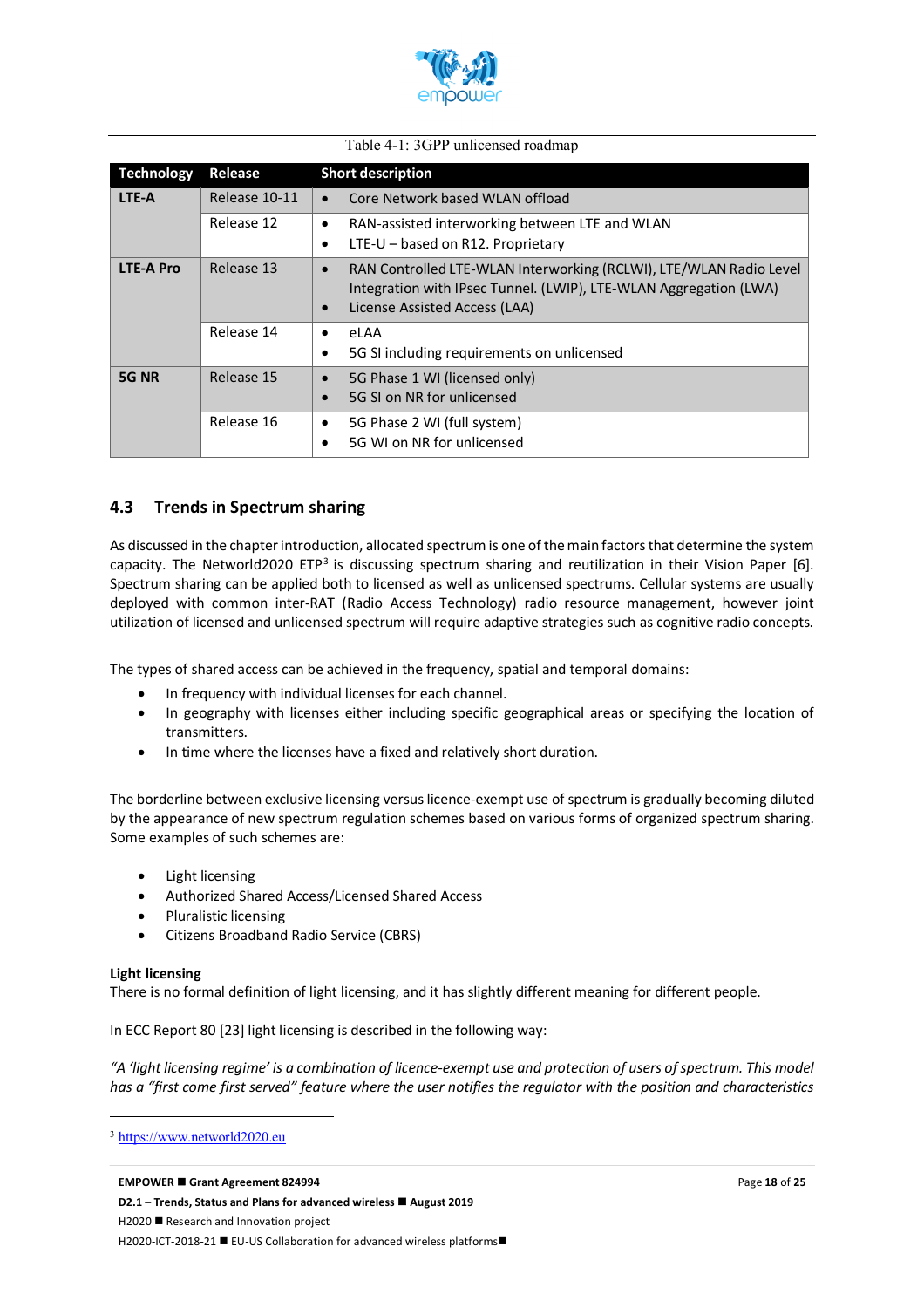

*of the stations. The database of installed stations containing appropriate technical parameters (location, frequency, power, antenna etc.) is publicly available and should thus be consulted before installing new stations. If the transmitter can be installed without affecting stations already registered (i.e. not exceeding a pre-defined interference criteria), the new station can be recorded in the database. A mechanism remains necessary to enable a new entrant to challenge whether a station already recorded is really used or not. New entrants should be able to find an agreement with existing users in case interference criteria are exceeded."*

In this definition it is up to a new user of the spectrum to verify that a new transmitter station does not interfere with stations already in the database.

Ofcom, on the other hand, described light licensing in the following way in [24]:

*"Light-licensing is a mechanism whereby the users of a band are awarded non-exclusive licences which are typically available to all, and are either free or only have a nominal fee attached to them. There may be further obligations associated with the provision of a licence such as the need to register the location of any transmitters and possibly to coordinate their deployment with other registered users."*

In this definition users are awarded non-exclusive licences, and it is up to the entity awarding the license to perform the necessary frequency planning to ensure that the new transmitter so not interfere with existing transmitters or oblige the user to coordinate their deployment with other registered users

In any case, light licensing permits typically greater power than licence-exempt regimes.

#### **Authorized Shared Access/Licensed Spectrum Access**

Licensed Shared Access (LSA) is a voluntary sharing method where an incumbent can share spectrum with another user, typically on a commercial basis. LSA makes it possible to dynamically share a frequency band, whenever and wherever it is unused by the incumbent users. Shared use of the spectrum is only allowed on the basis of an individual authorisation (i.e. a license).

LSA is a further development of an industry proposal for Authorised Shared Access (ASA). ASA was introduced to enable access to additional frequency bands for mobile broadband which were identified for IMT but not available in some countries. The concept was extended as Licensed Shared Access (LSA), with the potential for application to other services in addition to mobile broadband.

#### LSA is defined by RSPG in [22] as:

"*A regulatory approach aiming to facilitate the introduction of radiocommunication systems operated by a limited number of licensees under an individual licensing regime in a frequency band already assigned or expected to be assigned to one or more incumbent users. Under the Licensed Shared Access (LSA) approach, the additional users are authorised to use the spectrum (or part of the spectrum) in accordance with sharing rules included in their rights of use of spectrum, thereby allowing all the authorised users, including incumbents, to provide a certain Quality of Service (QoS)*".

#### **Pluralistic licensing**

In [26] Pluralistic Licensing (PL) is described as:

"*The award of licenses under the assumption that opportunistic secondary spectrum access will be allowed, and that interference may be caused to the primary with parameters and rules that are known to the primary at the point of obtaining the license*".

The main idea behind pluralistic licensing is to use financial and other means to leverage better spectrum usage [26]. When a primary user is "buying" spectrum, he can select from different types of possible licenses. The licenses differ in how much and what type of interference the primary must accept from secondary users of the spectrum; where accepting higher interference means a lower price. That is, the primary will choose from a range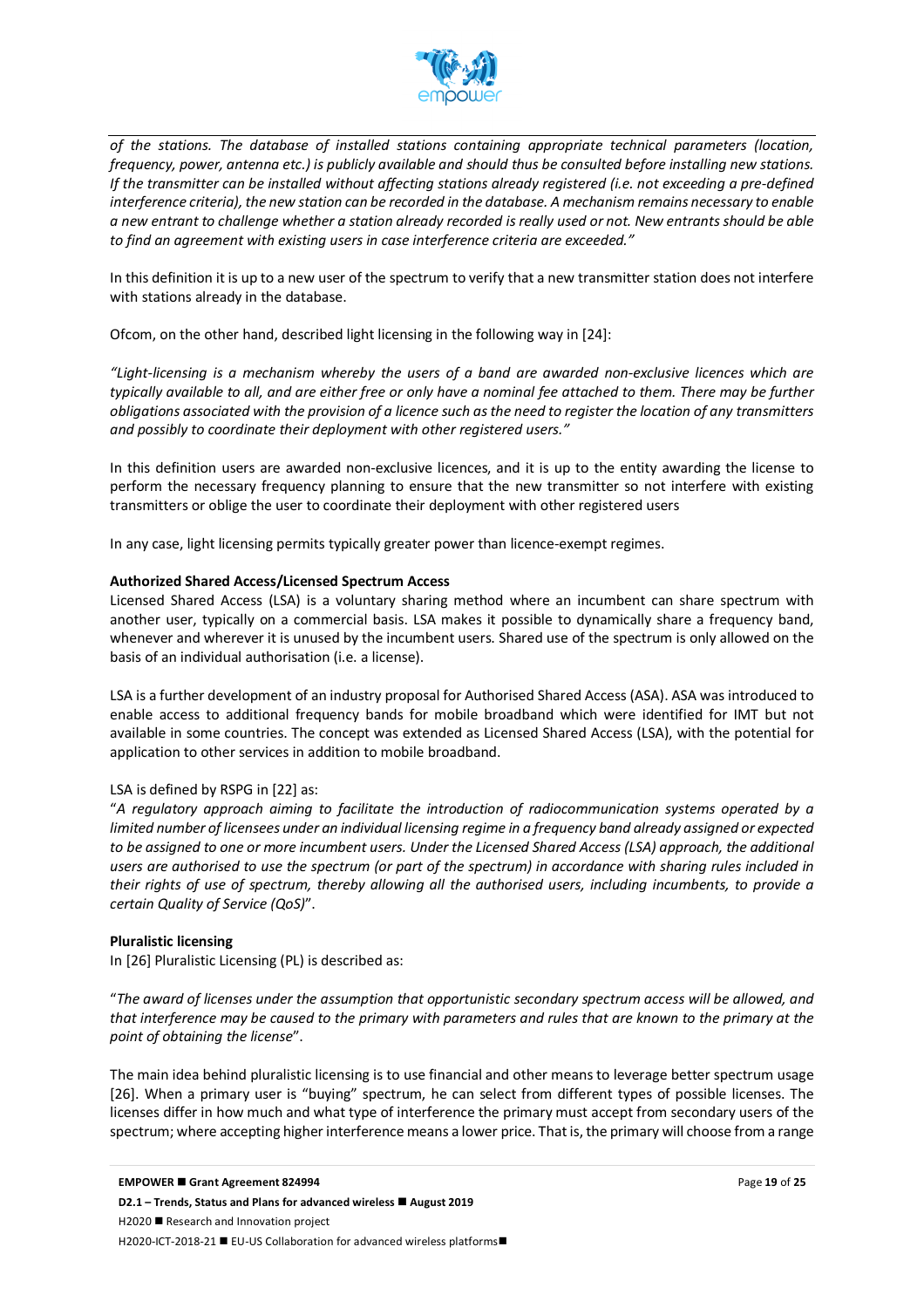

of offered "pluralistic licenses" each with associated fees, and each specifying alternative opportunistic secondary spectrum access rules with known interference characteristics.

Whereas LSA requires that secondary users obtain a license, the idea in PL is that no license is required for the secondary. Hence, PL is simpler and quicker way to implement spectrum sharing than LSA, particularly for the secondary users.

PL encourages design of primary systems that are more robust and able to tolerate higher levels of interference, e.g. better rejection of adjacent channel interference, better robustness to short-lived interference and better sensitivity. This will both reduce cost for mobile operators and other primary system owners and generally increase the utilization of spectrum resources. PL might also lead to better design of secondary systems, e.g. better sensing for secondary-secondary awareness (i.e. better secondary coexistence).

#### **The Citizens Broadband Radio Service (CBRS)**

The CBRS band is 150 MHz of spectrum made available for commercial broadband use on a shared basis with the federal government which currently operates mission-critical radiolocation services in this spectrum. Commercial users of the 3.5 GHz CBRS band will share this spectrum with existing incumbents, including the federal government. Access and operations is managed by a dynamic spectrum access system. Wireless carriers using CBRS might be able to deploy mobile networks without having to acquire spectrum licenses.

CBRS has a three-tier architecture for sharing the spectrum from 3550 MHz to 3700 MHz:

- **Incumbent Access:** Incumbent Access users include authorized federal and grandfathered Fixed Satellite Service users currently operating in the 3.5 GHz Band and in particular U.S. Navy radar operators. These users are protected from harmful interference from Priority Access and General Authorized Access users.
- **Priority Access**: The Priority Access tier consists of Priority Access Licenses (PALs) that are assigned using competitive bidding within the 3550-3650 MHz portion of the band. Each PAL is defined as a nonrenewable authorization to use a 10 MHz channel in a single census tract for three-years. Up to seven total PALs may be assigned in any given census tract with up to four PALs going to any single applicant. Applicants may acquire up to two-consecutive PAL terms in any given license area during the first auction.
- **General Authorized Access:** The General Authorized Access tier is licensed-by-rule to permit open, flexible access to the band for the widest possible group of potential users. General Authorized Access users are permitted to use any portion of the 3550-3700 MHz band not assigned to a higher tier user and may also operate opportunistically on unused Priority Access channels.

It is a fact that the demand for spectrum is growing both due to introduction of new services and application and that existing applications tend to require increasing bitrates. Since the amount of spectrum available is finite, it will be necessary to utilize the spectrum more efficiently. At the same time, greater and more intense spectrum sharing is becoming possible because of more sophisticated technology and new authorisation approaches. Hence, the trend will be towards more spectrum sharing in the future.

As no single spectrum sharing regime satisfy all requirements, different sharing regimes will be used ranging from exclusive licenses to purely license-exempt usage. It should be expected that spectrum sharing will be the norm, and that exclusive licenses will be used only when strictly necessary.

It is uncertain to what degree regulators will promote self-control by the markets. Some people believe that we will see a gradual change from ex ante regulation (i.e. strict regulation and controlling beforehand) to ex post regulation (i.e. letting market forces work and only intervening in cases of reported problems).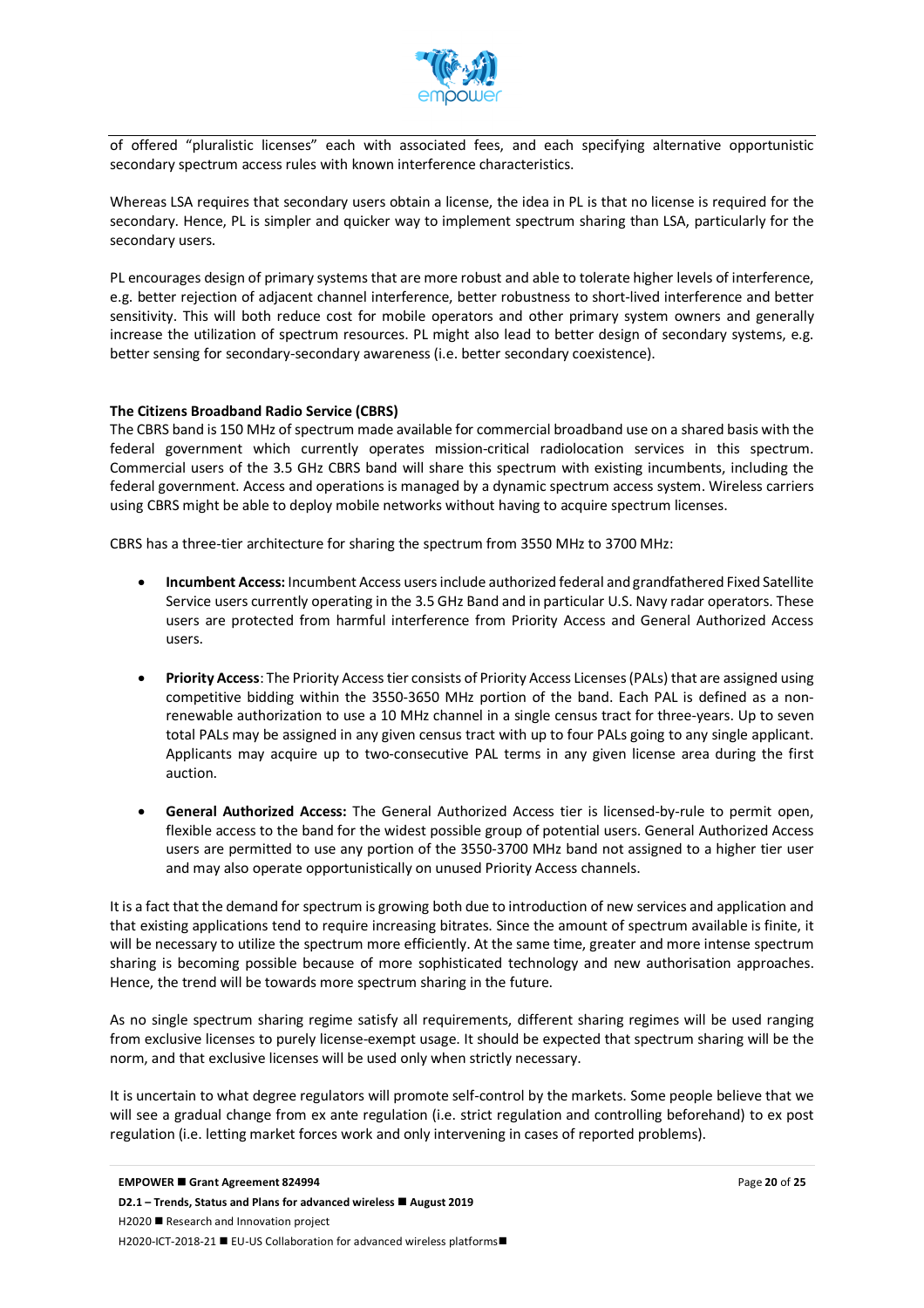

As the use of spectrum sharing will increase, regulators must spend more resources on controlling that users comply with the sharing rules. This calls for an extensive deployment and automation of radio monitoring equipment, including "cloud" monitoring by dispersed nodes. Regulators role as agents for consumer protection will increase, including verification of the quality of public wireless services delivered to end-users and general impartial market supervision.

#### **4.4 Trends in high frequency spectrum**

Current wireless systems operate mostly in the so-called UHF band (300 – 3000 MHz). 5G has already targeted higher bands, initially 3.6 GHz and 26/28 GHz in order to provide sufficient bandwidths.

In this context, we look at frequencies from 26 and above and we divide into so-called millimeter-wave (mmwave) frequencies (30 – 300 GHz) and THz frequencies (100 GHz – 10 THz).

The interest for using mm-wave frequencies is increasing, and several bands up to 86 GHz was identified for IMT at WRC-15. Sharing studies has been performed and will be discussed under Agenda Item 1.13 at WRC-19

For non-cellular use, the 60 GHz unlicensed band is already being used for short range wireless systems, like the IEEE 802.11ad and IEEE 802.11ay ("WiGig") between 57 and 70 GHz.

Regarding the THz frequencies, the band from 275 to 450 GHz will be discussed as WRC-19 agenda item 1.15 for land mobile services (LMS) and fixed services (FS). This band is partly used by the Earth Exploration Satellite Service (EESS) and radio astronomy services (RAS) for passive use.

Compatibility studies concluded that atmospheric attenuation independent of free-space losses at 275-450 GHz is not sufficient to provide compatibility between FS and RAS operations in the absence of other considerations. The results of the study is also presented in conference papers from the THOR-Project<sup>4</sup> [20][21].

#### **4.5 Spectrum for verticals**

5G is expected to play an important role enabling modernization of several industries. As a result of this, the verticals will become an important part of the 5G ecosystem. Telecom operators and the vertical industries mostly have common interests when it comes to 5G. Operators get the opportunity to sell communication services to industries in addition to consumers, and vertical industries get enhanced communication services that improve their efficiency and customer experience. However, one area where the interests of telecom operators and industry player not always coincide is the question of ownership of the spectrum used for 5G.

Spectrum for private LTE and 5G networks is being made available in many countries. In the United States there are efforts ongoing to commercialize the CBRS band, in the U.K. Ofcom is evaluating a spectrum sharing framework spanning multiple bands [27] and the German regulator is evaluating the 3.7-3.8 GHz band for "localized" private 5G networks for industrial use [28].

Since there is a strong conflict of interest between vertical industries and telecom operators regarding spectrum ownership and it is uncertain which part will "win", it is difficult to identify trends when it comes to spectrum for verticals. In fact, any statement on trends will be (perceived as) a spectrum political statement. Hence, in this report the discussion on this topic will be limited to a presentation of the views of the two parties.

#### *4.5.1 Verticals' view*

 $\overline{a}$ 

For some large companies, communication is so vital that they want to invest in their own private networks to have full control over their own infrastructure. They do not want to entrust their entire digitized operations to network operators, but rather take care of the implementation of their own infrastructure and thereby get control of data security and network reliability. Having full control of the 5G infrastructure also ensures that necessary enhancements will be implemented in the network as communication requirements change. Mobile operators serve many types of customers, and some companies are concerned that other customers might have conflicting requirements and be economically more attractive for the operator.

<sup>4</sup> https://thorproject.eu/results/conference-papers/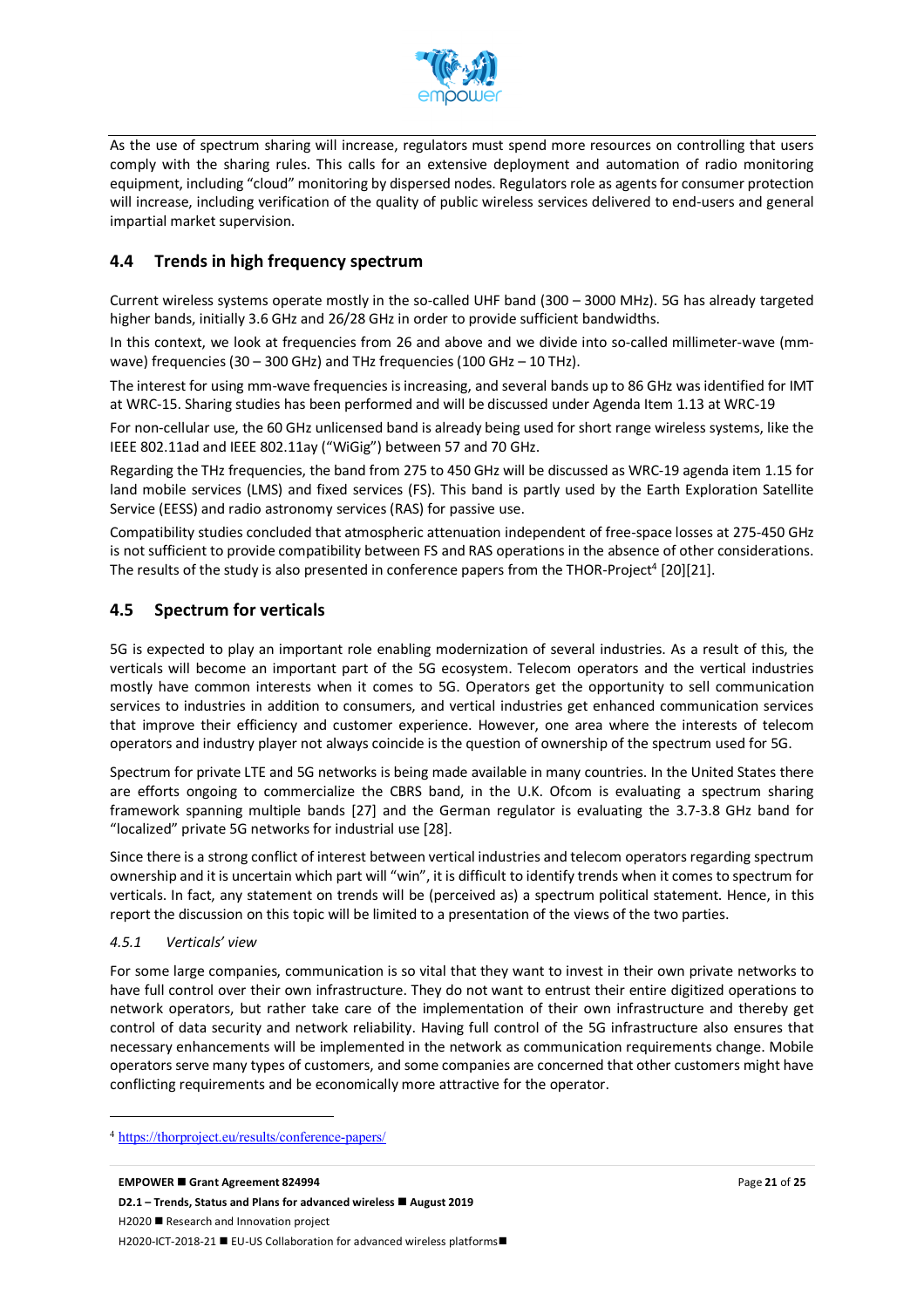

To have full control over the communications many companies see it as necessary to own the spectrum that is used. A telecom operator that uses a certain spectrum in a large area often has to homogenize their services in order to exploit the spectrum efficiently. For example, might the operator want to synchronize its TDD network to avoid large guard bands in the frequency domain, which means that it will be unable or unwilling to offer certain services to only a small local area since this would reduce the wider area performance too much. Hence, some companies see it as necessary to own their own spectrum in order to secure that they can enhance their local network in the future to adapt to changing requirements.

The car industry is an example of a vertical that promote allocation of private spectrum. For this industry the networked factory is the great hope for productivity increases in the medium term. The sheer quantity of data should give unprecedented control over all aspects of production, allowing factories to switch focus rapidly and with great precision, making different models simultaneously on the same assembly lines. BMW, Volkswagen and Daimler are examples of car manufacturers that have expressed interest in operating private 5G networks for their plants. They argue to the German regulator that if local frequencies are handed out to them for free or a low cost, that would make a real contribution to the competitiveness of their production locations.

#### *4.5.2 Telecom operators' view*

Telecom operators, on the other hand, advocate that the most efficient use of the scare spectrum is achieved by having licenses that cover large areas (typically country-wide) and sufficiently large contiguous frequency blocks.

Operators need large contiguous frequency blocks in order to provide the fastest 5G services, 80-100 MHz per operator contiguously in priority mid-bands (e.g. 3.5 GHz) and around 1 GHz in millimeter waves (e.g. 26 or 28 GHz). Setting aside spectrum for industry verticals will limit assignment of large contiguous frequency blocks to operators, which reduce the benefits 5G can offer to the society. GSMA claims that spectrum set aside nationally for vertical industries in pioneer 5G bands such as the 700 MHz, 3.5 GHz or 26 GHz, poses a severe threat to the wider success of 5G.

Operators argue that mixing industrial and commercial networks in the same frequency bands will result in harmful interference or limit the 5G services that can be supported. For example, in spectrum where TDD is used very high-speed public broadband networks cannot co-exist with very low latency industrial networks in the same area unless large guard bands are used. Operators further argue that they have diverse spectrum assets at their disposal that make them able to provide the communication solutions required in most, if not all, the industry vertical use cases.

The GSMA advocates that instead of setting aside spectrum for industry verticals it would be better to oblige winners of spectrum auctions to provide service that satisfies dedicated local industry vertical needs on a commercial basis or otherwise be mandated to lease the spectrum to them. This solution has already been chosen in Finland and Italy for the 3.4-3.8 GHz and 26 GHz band.

GSMA also points out that using unlicensed or shared spectrum can be a solution for some vertical industries, especially if the communication is taking place indoors where interference can be more easily controlled.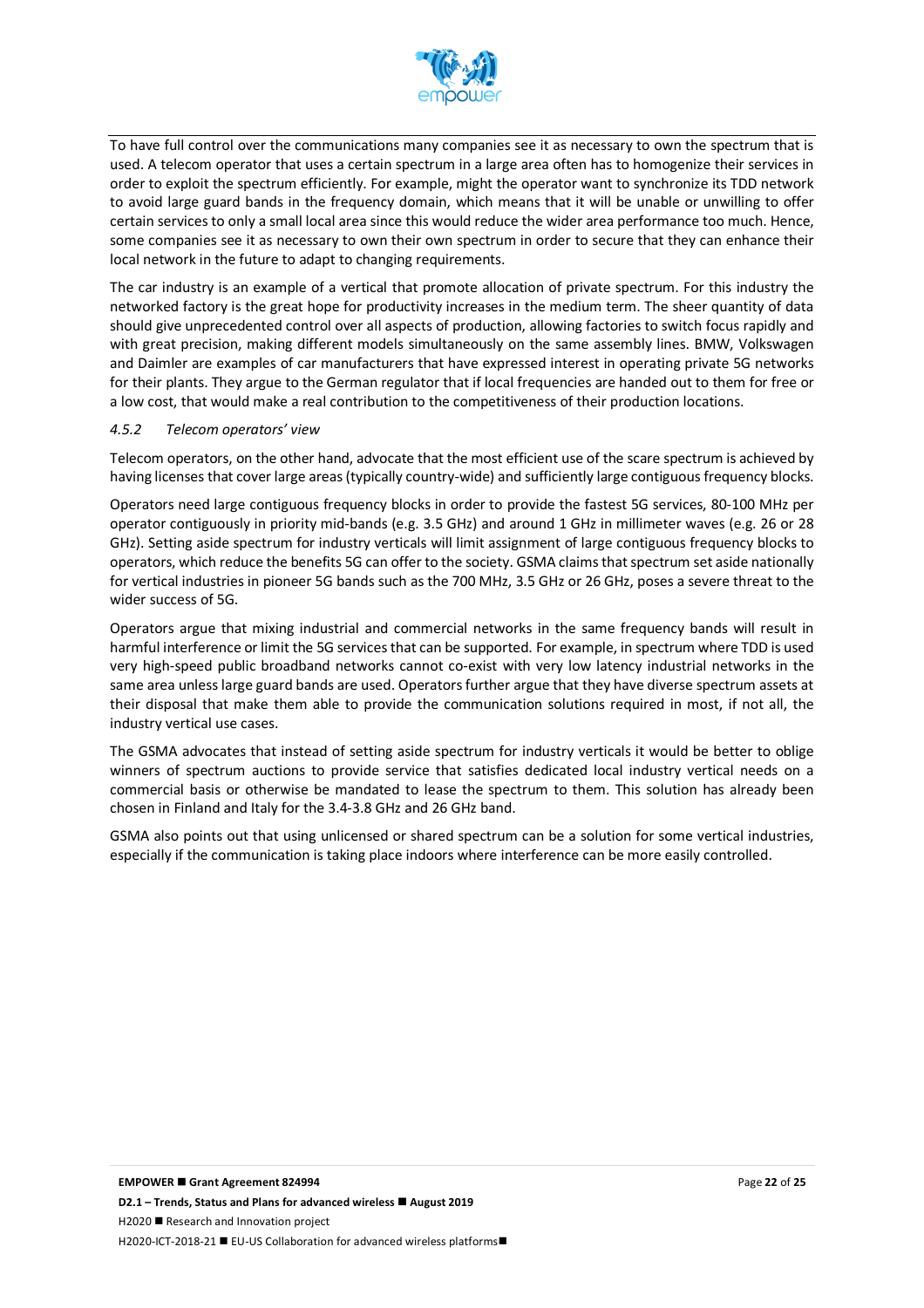

## **Conclusions**

In this deliverable, we presented an analysis of the emerging wireless technology trends for the evolution of 5G in the short, medium and long terms.

We first presented in chapter 1 the list of key wireless R&D stakeholders considered in this deliverable to capture the different views and trends. Some 25 stakeholders have been identified in the EU, US, and globally. The stakeholders have been classified in three categories: i) Research programmes; ii) Industry and standard forums; and iii) Spectrum regulation organizations.

Next in chapter 2, we presented an indicative set of capabilities to be targeted for 5G evolution in the short-term (2022'ish), medium-term (2025'ish) and long-term (2030'ish). These capabilities were benchmarked with the capabilities targeted today by 5G NR, and a gain factor was derived for each capability and for each time scale. For example, the targeted peak data rate was envisioned to double in the short-term evolution of 5G, multiply by 10 in the medium-term, and by 50 in the longer term reaching the Tbps mark. The target figures presented are speculative and were derived from the ambition to: i) achieve much higher performance in every current KPI dimension compared to 5G NR, and ii) add new capabilities by redefining some current KPI dimensions or adding new KPI dimensions to the design space.

In chapter 3, we presented emerging wireless technology trends as surveyed from the wireless research and standardization forums. The key technology trends for the short-term evolution of 5G were derived primarily from the studies around the next batch of future wireless standard releases in 3GPP (e.g. Release 17 and Release 18), and in IEEE (evolution of IEEE 802.11 and IEEE 802.15). The trends showed noticeably a priority set on enhancing the various KPIs such as coverage, throughput, latency, reliability, energy efficiency, and positioning, to extend the support to new emerging use cases such as i) V2X, ii) KPI-demanding industrial IoT, iii) private and dedicate networks, and iv) aerial and satellite networks. Furthermore, it was also noticed a trend to enhance the data collection and exposure from the network and devices to enable data-driven system optimization through artificial intelligence technologies, such as machine learning.

For the longer-term evolution of 5G in the timeframe 2025-2030, the direction of travel was steered more towards disruptive technologies which maturity for standardization and commercial use is difficult to predict soon, making these technologies exciting for fundamental research much desired by the academic and research community. We attempted to capture the trends in five technology areas anticipated to impact 6G, namely i) circuits and devices, ii) radio transceivers, iii) radio access system, iv) network protocols, and v) data and intelligence. The trends in these areas are briefly outlined below:

- 1) Circuits and devices trending at nanometers level with node scaling targets of Power-Performance-Area-Cost (PPAC) breaking through the limits of Moore's Law.
- 2) Radio transceivers supporting extreme requirements at Tbps data rates, sub-ms latency, and submWatts power.
- 3) Radio system expanding to integrate (un)licensed, (non)terrestrial, and (non)comms sub-systems, in a 3-D space with fluid topologies.
- 4) Network protocols catering for the requirements of next generation internet including determinism, time-sensitivity, and automation.
- 5) Data (small and big) driving E2E system (network, device and application) optimization with pervasive collaborative intelligence distributed across terminals, edge, fog and cloud.

Finally, in chapter 4, we presented an analysis of the trends in radio spectrum, where the trends showed raised importance for operations in unlicensed spectrum both at low and high frequency ranges (e.g. in 60 GHz). The trends also demonstrated a revived interest in spectrum sharing beyond white spaces, towards increasingly geographically localized spectrum deployment (e.g. at high frequencies, or in private networks). The longer-term trends for exploring new spectrum up to THz frequencies were also captured.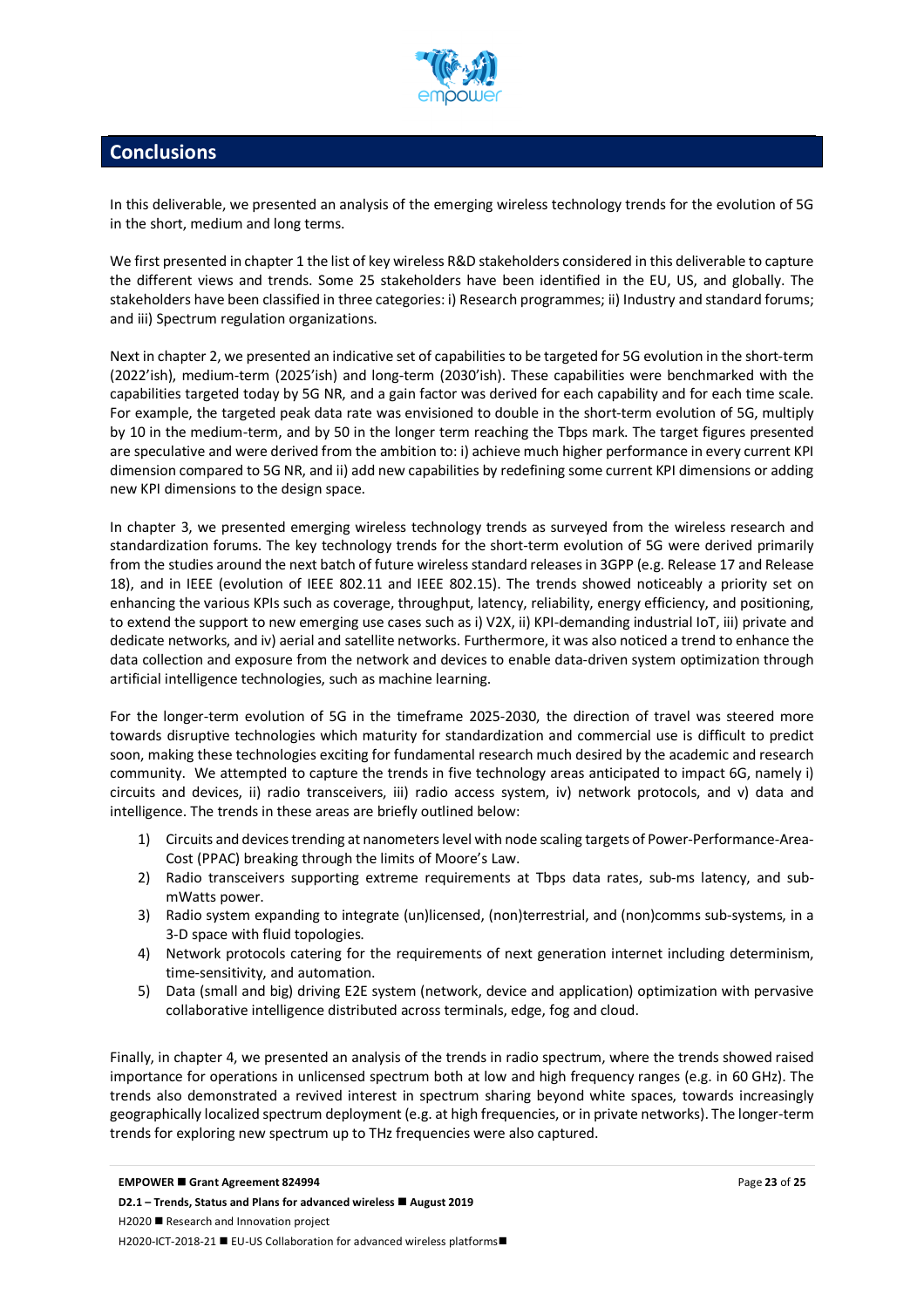

### **References**

- 1. ITU-R IMT-2020 "Minimum Technical Performance Requirements for IMT2020 radio interfaces", https://www.itu.int/en/ITU-R/study-groups/rsg5/rwp5d/imt-2020/Documents/S01- 1\_Requirements%20for%20IMT-2020\_Rev.pdf
- 2. 3GPP TR37.910, "Study on Self-evaluation towards IMT2020 submission", June 2019, https://www.techinvite.com/3m37/tinv-3gpp-37-910.html.
- 3. Qualcomm, "Expanding the 5G NR ecosystem 5G NR roadmap in 3GPP Release 16 and beyond", September 2018.
- 4. Nokia, "Completing the 5G Vision Industry Roadmap", EUCNC2019, June 2019, Valencia.
- 5. IEEE 802, "IEEE 802.11 Overview and Completed Amendments", April 2019, http://www.ieee802.org/. 6. Networld2020, "Smart Networks in the context of NGI", September 2018, https://www.networld2020.eu/wp-content/uploads/2018/11/networld2020-5gia-sria-version-2.0.pdf
- 7. Networld2020, "Conclusions from "Visions for Future Communications Summit" Futurecomms Summit, December 27th, 2017, Version: 1.0, www.futurecomresearch.eu.
- 8. 5G PPP, "View on 5G Architecture", Version 3.0, June 2019, https://5g-ppp.eu/white-papers/.
- 9. IEEE Future Networks, "IEEE 5G AND BEYOND TECHNOLOGY ROADMAP WHITE PAPER", https://futurenetworks.ieee.org/roadmap
- 10. Thomas Kurner, "IEEE 802.15.3d and other activities related to THz Communications. Where to go next?", Towards Terahertz Communications Workshop, European Commission, 7 March 2018.
- 11. Theodore Rappaport et al., "Wireless Communications and Applications Above 100 GHz: Opportunities and Challenges for 6G and Beyond", IEEE Access, June 2019.
- 12. Walid Saad et al., "A Vision of 6G Wireless Systems: Applications, Trends, Technologies, and Open Research Problems", Feb 2019, https://arxiv.org/abs/1902.10265.
- 13. Faisal Tariq et al., "A Speculative Study on 6G", https://arxiv.org/abs/1902.06700.
- 14. Wei Chen et al., "The Roadmap to 6G -- AI Empowered Wireless Networks", https://www.researchgate.net/publication/332726164 The Roadmap to 6G --AI\_Empowered\_Wireless\_Networks
- 15. ITRS 2.0, "International Technology Roadmap for Semiconductors 2.0", 2015 Edition, September 2015, http://www.itrs2.net/.
- 16. Ericsson Mobility Report (2019). [online]: https://www.ericsson.com/assets/local/mobilityreport/documents/2019/ericsson-mobility-report-june-2019.pdf
- 17. Cisco Visual Networking Index (2019). Global Mobile Data Traffic Forecast Update, 2017-2022; [online]: https://www.cisco.com/c/en/us/solutions/collateral/service-provider/visual-networking-indexvni/white-paper-c11-738429.html
- 18. ITU (2019). "ITU launches latest 'ICT Regulatory Tracker' to help inform key policy decisions". ITU News, July 2019. [online]: https://news.itu.int/itu-regulatory-tracker-2019/
- 19. ITU-R (2019). CPM Report on technical, operational and regulatory/procedural matters to be considered by the World Radiocommunication Conference 2019, 2nd Session of the Conference Preparatory Meeting for WRC-19, Geneva, 18-28 February 2019)
- 20. Thomas Kürner (2018). Turning THz Communications into Reality: Status on Technology, Standardization and Regulation. http://doi.org/10.1109/IRMMW-THz.2018.8510153
- 21. Thomas Kürner (2019). Regulatory Aspects of THz Communications and related Activities towards WRC 2019. European Conference on Networks and Communications (EUCNC2019), Valencia, Spain 18-21 June 2019.
- 22. RSPG, "Opinion on Licensed Shared Access", November 2013, https://circabc.europa.eu/sd/d/3958ecefc25e-4e4f-8e3b-469d1db6bc07/RSPG13-538\_RSPG-Opinionon-LSA%20.pdf
- 23. ECC Report 80, "ENHANCING HARMONISATION AND INTRODUCING FLEXIBILITY IN THE SPECTRUM REGULATORY FRAMEWORK",
- 24. Ofcom, "Licence-Exemption Framework Review", December 2007, https://www.ofcom.org.uk/ data/assets/pdf file/0015/41280/lefr statement.pdf

#### **EMPOWER ■ Grant Agreement 824994**